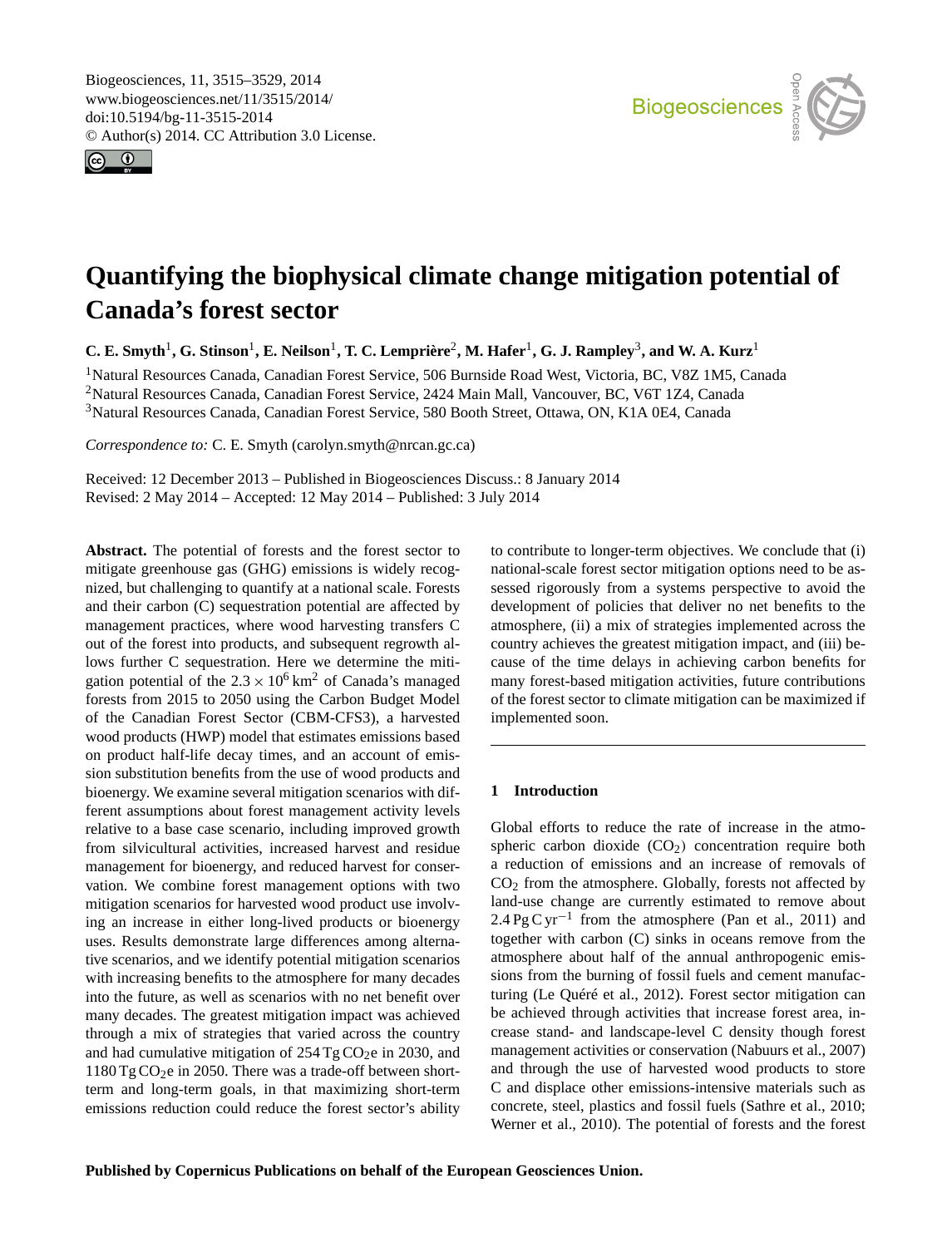sector to contribute to climate change mitigation has long been recognized (Cooper, 1983; Marland, 2003; Pacala and Socolow, 2004; Nabuurs et al., 2007) but estimates of this potential remain highly uncertain.

Earlier studies have used a variety of methodologies to examine the biophysical potential of specific activities at various scales (Meng et al., 2003; Colombo et al., 2005; Bourque et al., 2007; Hennigar et al., 2008; Parkinson and Allen, 1975); however few studies have attempted to determine national mitigation potential (Werner et al., 2010; Lundmark et al., 2014). Nabuurs et al. (2007) estimated that the technical mitigation potential for Canada's forest sector could be 50 to  $70 \text{ Tg} \text{CO}_2 \text{ yr}^{-1}$ , based on 10% of the biophysical mitigation potential estimated for Canada at that time (Kurz and Apps, 1995; Chen et al., 2000). Determination of the mitigation potential of forests is complex because the forest sector interacts with energy and industrial products sectors, and a systems approach to analysis is required (Nabuurs et al., 2007; Obersteiner et al., 2010; White, 2010; Lemprière et al., 2013). There is a need to avoid assumptions of C neutrality in bioenergy emissions (Johnson, 2009; Lemprière et al., 2013), and to avoid assumptions of instantaneous oxidation of HWPs, which can substantially overestimate C emissions from HWPs (Apps et al., 1999; Environment Canada, 2013a). Strategies that examined the substitution benefits of using wood in place of other emissions-intensive materials have found positive contributions to the mitigation of climate change (Werner et al., 2010; Sathre and O'Connor, 2010; Böttcher et al., 2012), but bioenergy-related harvest of live trees has not been found to be effective (Colombo et al., 2005; Ralevic et al., 2010; McKechnie et al., 2011; Ter-Mikaelian et al., 2011).

Our first objective in this analysis was to examine the biophysical mitigation potential of a suite of strategies for Canada's  $2.3 \times 10^6$  km<sup>2</sup> managed forests. We define the biophysical mitigation as the potential for GHG emission reductions or removal increases relative to a baseline based on the ecological characteristics of the forest and HWP uses, without consideration of costs and other constraints. Global change impacts on forest growth, decomposition, or disturbance regimes were not included in either the baseline or the mitigation scenarios. Our analysis included seven forest management strategies that (i) maintained or increased standlevel C density through silvicultural activities or a reduction in harvest levels, and (ii) used forest-derived biomass to displace the use of other energy sources. The analysis also included two HWP strategies that shifted the commodity mix towards either longer-lived products or bioenergy feedstock relative to the baseline. Finally, we examined two combination strategies that included a forest management strategy combined with the longer-lived products strategy. We did not examine reduced deforestation as a strategy because only  $~\sim$  0.02 % of the forest area is annually affected by deforestation in Canada (Environment Canada, 2013a; Kurz et al., 2013). We did not examine afforestation or reforestation because several studies have already examined their economic feasibility (e.g., McKenney et al., 2004, 2006; Yemshanov et al., 2005; Boyland, 2006; Yemshanov and McKenney, 2008).

Our second objective was to determine what portfolio mix of mitigation strategies in the forest sector could contribute towards short-term (2020), medium-term (2030), and longterm (2050) emissions reductions. Canada has committed to reduce its GHG emissions to 17 % below 2005 levels by 2020 (Environment Canada, 2013b). International negotiations are now underway to establish post-2020 emission reduction targets (e.g., for 2030) (UNFCCC, 2012). For 2050, the G8 countries have supported a goal of developed countries reducing GHG emissions in aggregate by 80 % or more (G8, 2011).

This study is the first comprehensive integrated analysis of the climate change mitigation potential for Canada's 230 million hectares of managed forest and the harvested wood products manufactured from harvests in those forests. The results highlight the need for rigorous quantitative analyses of the proposed climate change mitigation activities if the goal is to achieve reductions in the rate of increase of atmospheric  $CO<sub>2</sub>$  concentrations. Without such analyses, policy choices may inadvertently lead to higher rates of  $CO<sub>2</sub>$  emissions.

# **2 Methods**

## **2.1 Analytical framework**

Our analysis examined how changes in Canada's forest sector activities could reduce GHG emissions or increase C removals relative to a base case. The system boundaries of the analysis included forest management (FM), HWPs and bioenergy, and emissions displaced in the energy and product sectors.

The analysis was conducted for 39 spatial units, and of these, 32 included management activities and were used in estimating the mitigation potential. These spatial units were created from the intersection of Canada's terrestrial ecozones with provincial and territorial borders that Canada uses in its national GHG inventory (Environment Canada, 2013a). Characterization of the base case and individual strategies was based on assumptions made for each province and territory (Table S1), and then applied to each spatial unit within the province or territory. This meant that strategies had different implementation levels across the country, and not all strategies were implemented in every spatial unit.

Forest ecosystem C dynamics were analyzed using the National Forest Carbon Monitoring, Accounting and Reporting System (NFCMARS) data sets and its core modeling engine, the Carbon Budget Model of the Canadian Forest Sector (CBM-CFS3). See Stinson et al. (2011) for a description of NFCMARS data sets and Kurz et al. (2009) for a description of CBM-CFS3. Model simulations were conducted for Canada's managed forest, which included lands managed for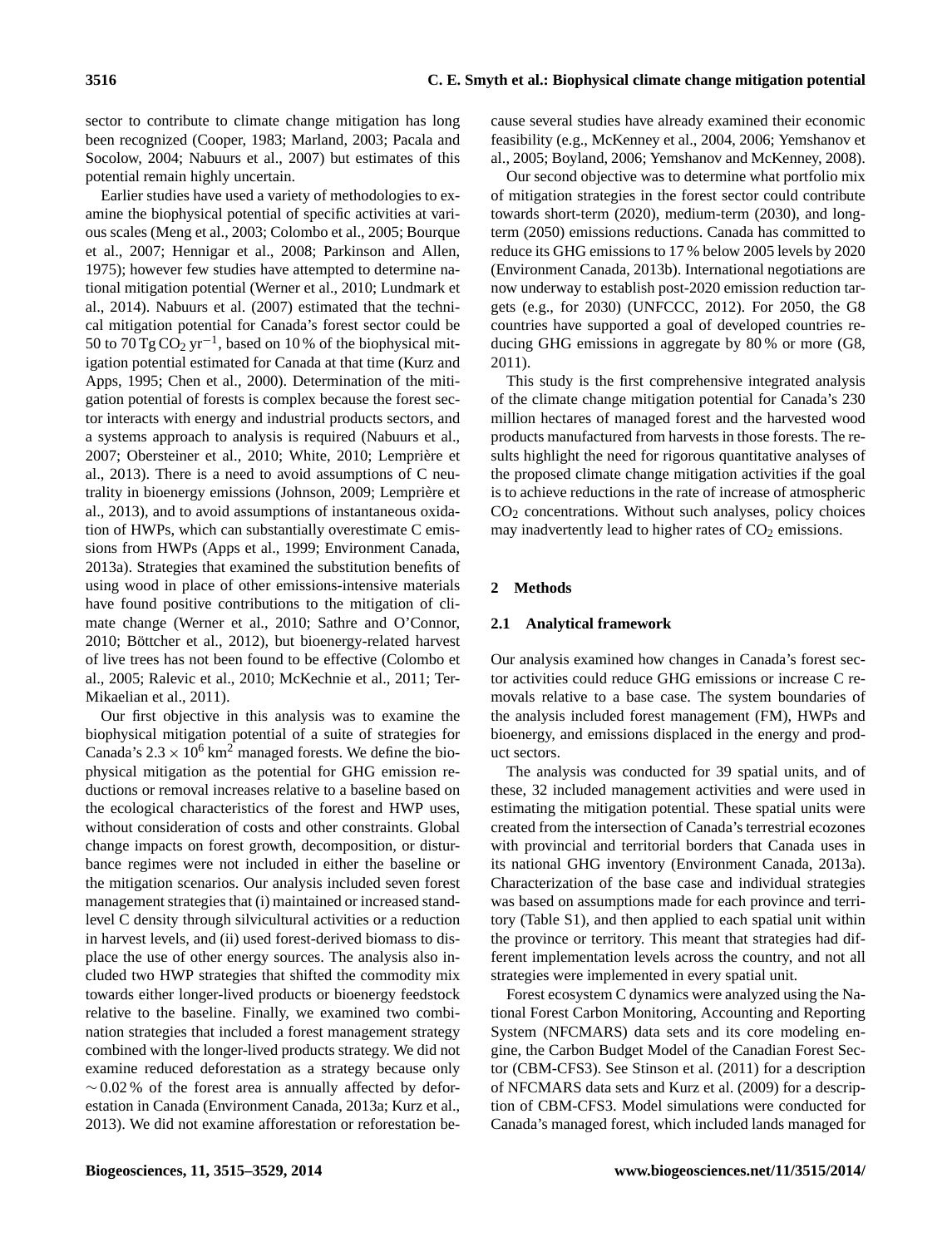sustainable harvest, lands under protection from natural disturbances, and areas managed to conserve forest ecological values. Forest inventory data included stand attributes (age, species types) and merchantable volume yield tables for each of the hardwood and softwood components. The CBM-CFS3 tracks C stocks in 10 biomass pools (hardwood and softwood versions of merchantable stem wood, foliage, coarse roots, fine roots, and "other", which includes branches and nonmerchantable-sized trees), C stocks in 11 dead organic matter pools (which include woody litter, the soil organic horizon and mineral soil), and emissions of carbon dioxide  $(CO<sub>2</sub>)$ , methane  $(CH<sub>4</sub>)$ , carbon monoxide (CO) from slash burning and wildfires (and using an emissions factor for nitrous oxide  $(N_2O)$ ).

CBM-CFS3 outputs describing the quantities of C transferred to HWP and bioenergy were passed to the Carbon Budget Modelling Framework for Harvested Wood Products (CBM-FHWP), an analytical tool that tracks the fate of harvested C through manufacturing, use, and end-of-life use. All emissions associated with forest C harvested in Canada were tracked in the analysis, irrespective of whether the HWPs were exported, in keeping with internationally agreed upon approaches for HWP C accounting (IPCC, 2013a). The framework has been used in a similar nationalscale analysis (Environment Canada, 2013a), and in smallerscale applications (Dymond, 2012). For this analysis, production and export of Canada's wood product commodities (sawn wood, panels, other solid wood, and pulp and paper) were estimated using national statistics from the UN Food and Agriculture Organization (FAO) (online forest products database [http://www.fao.org/forestry/databases/29420/](http://www.fao.org/forestry/databases/29420/en/) [en/](http://www.fao.org/forestry/databases/29420/en/) accessed 18 March 2013; see Table S1 for more information). Product half-lives were assumed to be 35 years for sawn wood and other solid wood, 25 years for panels, and 2 years for pulp and paper (IPCC, 2013a). Estimates of bioenergy emissions, milling efficiencies and mill residue capture were also tracked in the HWP framework. Product end-of-life handling was included, with 10 % of discarded product C assumed to be used for bioenergy, and the remainder directed to landfills. For products entering the landfill, 23 % of solid wood products were assumed to be degradable with a half-life of 29 years, and 56 % of paper products were assumed to be degradable with a half-life of 14.5 years. Landfill half-lives were estimated from the average of Intergovernmental Panel on Climate Change (IPCC) default values for dry and wet, as well as boreal and temperate climates (IPCC, 2006). Landfill emissions were assumed to be 50 %  $CO<sub>2</sub>$  and 50 %  $CH<sub>4</sub>$ , with no methane capture or flaring (Micales and Skog, 1997; Pingoud and Wagner, 2006).

Avoided or displaced emissions, defined as the emissions that would have occurred if the alternate energy sources or products had been used (Sathre and O'Connor, 2010), were included in the analysis by calculating displacement factors. Every unit of wood C used in the production of bioenergy was assumed to displace some alternative energy source that would otherwise have been used to produce the same quantity of useful energy (thermal or electrical). The bioenergy displacement factors assumed that increased harvesting for bioenergy displaced heat or electricity production in the same province or territory where the wood was harvested. We consulted provincial and territorial government representatives and used information they provided to determine the alternative energy source. Domestic bioenergy displacement factors were estimated by comparing the emissions intensity of the original energy source (hydro, natural gas, diesel, oil or coal) to the comparable bioenergy facility (electricity generation, district heating, and combined heat and power). Emissions intensities took into account resource extraction and refinement, transportation, and combustion (Hondo, 2005; Statistics Canada, 2007; Canadian Energy Research Institute, 2008; Skone and Gerdes, 2008). Domestic bioenergy displacement factors varied between −0.08 and 0.79 Mg C avoided per Mg C used, while the international value was assumed to be 0.6 (Schlamadinger and Marland, 1996). The wide range of displacement factors occurs because bioenergy displaced different original energy sources in different regions of Canada.

Product displacement factors were estimated by selecting a representative set of functionally equivalent comparable products (e.g., concrete, steel) and then allocating the substitution benefits for sawn wood and panels that were used to manufacture end-use products (e.g., single-family homes). The difference in emissions needed to extract resources, manufacture primary products, assemble final products and operate the comparative functional units was estimated using various published emissions intensities for Canadian-specific raw materials extraction and transportation, and manufacturing operations (Jönsson et al., 1996, 1997; Schmidt et al., 2004; Marceau et al., 2007; ASMI, 2008a, b; Cha and Youn, 2008; NREL, 2008; ASMI, 2009a, b, c; Bala et al., 2010). For solid wood products, a set of end-use products (single-family homes, multi-family homes, flooring for residential upkeep, non-residential buildings, furniture, and other products) and their respective material lists were gathered from the literature (Jönsson et al., 1997; Scheuer et al., 2003; Lippke et al., 2004; Gustavsson et al., 2006). Estimated displacement factors were 0.38 (Mg C avoided per Mg C used) for sawn wood and 0.77 (Mg C avoided per Mg C used) for panels.

Displaced emissions were estimated by multiplying the displacement factor by the increase (or decrease) in biomass available for bioenergy or harvested wood products as a result of each strategy.

#### **2.2** *Base case*

The *base case* was defined as the scenario of FM activity levels that would occur in the absence of mitigation activity. In the historic time period (1990 to 2011) the *base case* matched the National Inventory Report (NIR) assumptions including those for harvests, wildfire, insects, deforestation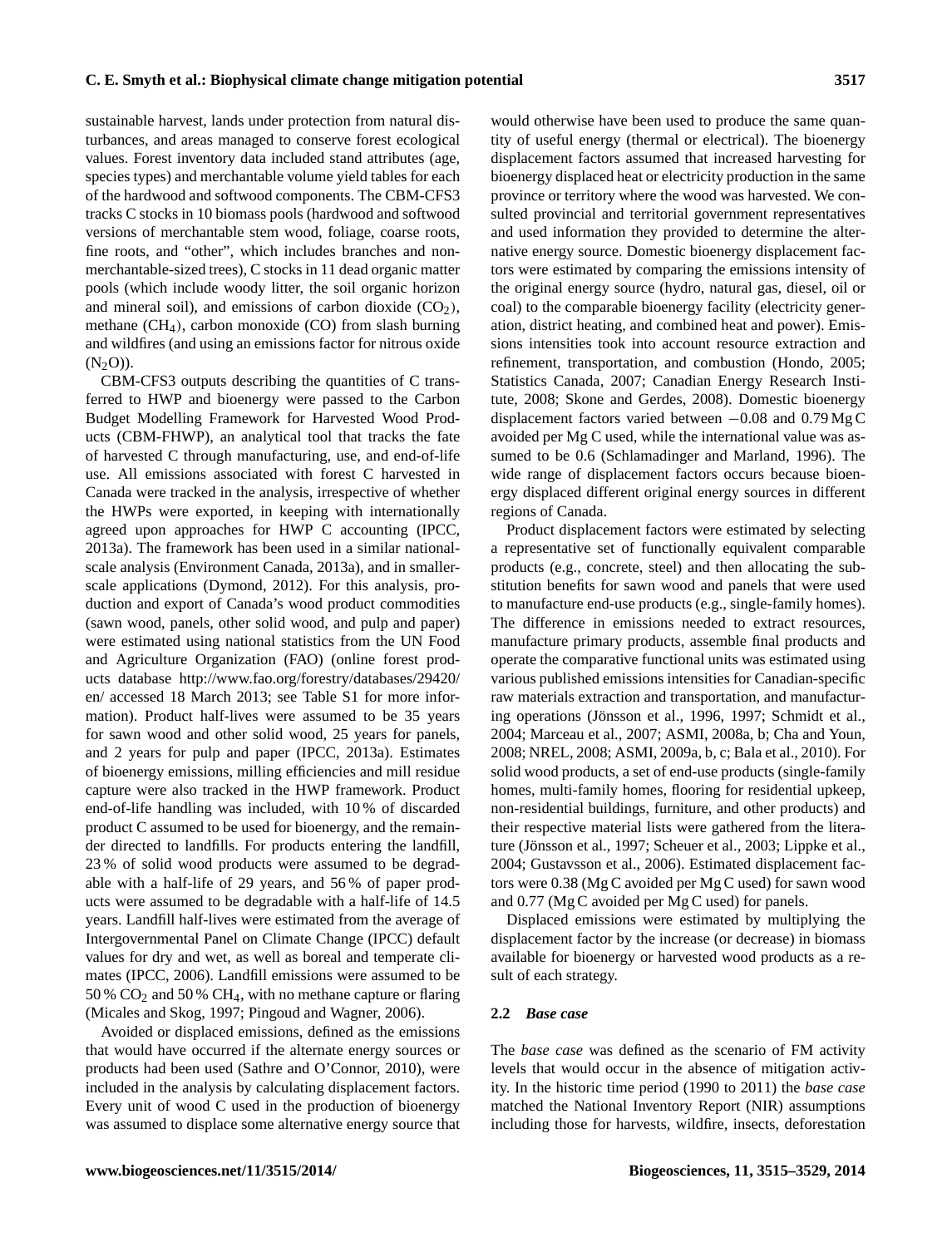

Figure 1. Schematic describing the seven forest management (FM) strategies and two harvested wood product (HWP) strategies (that are described in Table 1). Activity indicators on the right differ from the *base case* FM assumptions by having faster growth or regrowth, utilizing residues or additional harvest for bioenergy, or harvesting less. The two HWP strategies shifted the HWP commodities to either longer-lived products or bioenergy feedstock, relative to the *base case* HWP assumptions.

and afforestation (Environment Canada, 2013a). In the future time period (2012 to 2050) the *base case* included harvest and wildfire projections. Deforestation and afforestation were not included in the future projections because the areas affected are relatively small (Environment Canada, 2013a), and insects were not included because of the high uncertainty in the area affected and impact severity. However, we did examine the sensitivity of the results to increased natural disturbance levels (Sect. 2.5).

For wildfire, projected annual burned area was estimated from the 1990 to 2011 average area burned. Future harvest volumes, bioenergy harvest proportion, residue management, and salvage harvest proportion were based on information provided by provincial and territorial government experts in response to detailed questionnaires (personal communications, May, 2012); however, the authors accept full responsibility for assumptions made.

Clear-cut harvesting was implemented using a utilization rate of 85 % to 97 % of the merchantable stem biomass present at the time of harvest, with the remainder assumed left on site as logging residue as well as all tops, branches, stumps, foliage, roots and trees of submerchantable size. Partial harvesting had a utilization rate of 30 %, leaving 70 % of the merchantable stem biomass to continue growing. More detailed information on the *base case* and strategy parameters can be found in the Supplement, Table S1.

#### **2.3 Mitigation strategies**

We analyzed seven FM strategies and two HWP strategies, Table 1 and Fig. 1. The first FM strategy, *better utilization*, included several concurrent activities: (i) increased utilization of wood from harvest cut blocks, (ii) increased salvage harvesting, (iii) stopping the burning of harvest residue *in situ* (pile-burning of slash), and (iv) increased recovery of harvest residue for bioenergy to 50 % of the available residue. The second strategy, *harvest less*, reduced the harvest volume and restricted the forest area available for harvest. The third strategy, *planting*, simulated faster regeneration after postharvest planting, with no change in the maximum attainable stand biomass (or volume). We set the treated stands to a later point of their yield table, thereby accelerating their transition through the early, slow stage of sigmoidal growth. In the fourth strategy, *better growth*, maximum attainable stand biomass was increased through various silvicultural activities including fertilization, use of improved tree stock or seed, and reduction of competing vegetation (release) through mechanical or manual control or herbicide application. The remaining three strategies increased harvest of live biomass relative to the *base case* to produce bioenergy feedstock from (i) *clear-cut harvest*, (ii) *commercial thinning* (CT) *harvest* and (iii) *pre-commercial thinning* (PCT) *harvest*. We assumed that increased harvest and thinning activities did not affect subsequent stand-level growth, but harvested wood was used for bioenergy feedstock instead of being transferred to HWPs or decaying in situ.

Two HWP mitigation strategies altered the commodity proportions relative to the *base case*. In the first HWP strategy, *longer-lived products (LLP)*, the harvest was used to produce a commodity mix shifted towards a greater proportion of long-lived sawn-wood and panel products, at the expense of pulp and paper production. In the second HWP strategy, *bioenergy feedstock*, a greater proportion of the harvested C was redirected toward bioenergy production, at the expense of the other commodities. It was assumed that additional bioenergy production relative to the *base case* for this strategy and FM strategies was consumed domestically, while reductions in bioenergy production as a result of the *harvest less* strategy affected bioenergy production both domestically and abroad.

A ramp-up period was assumed for both HWP and FM strategies. HWP strategies were implemented with a linear increase in activity levels over 3 years, starting in 2015 with one-third of the final implementation level, and full implementation in 2017. FM strategies were implemented in 2015 with one-quarter of the final implementation level, and full implantation in 2021.

We analyzed FM and HWP strategies individually, but recognized that some of the strategies could be implemented at the same time and result in improved mitigation outcomes. We examined two combinations of FM and HWP strategies: *better utilization* + *LLP* and *harvest less* + *LLP*. We also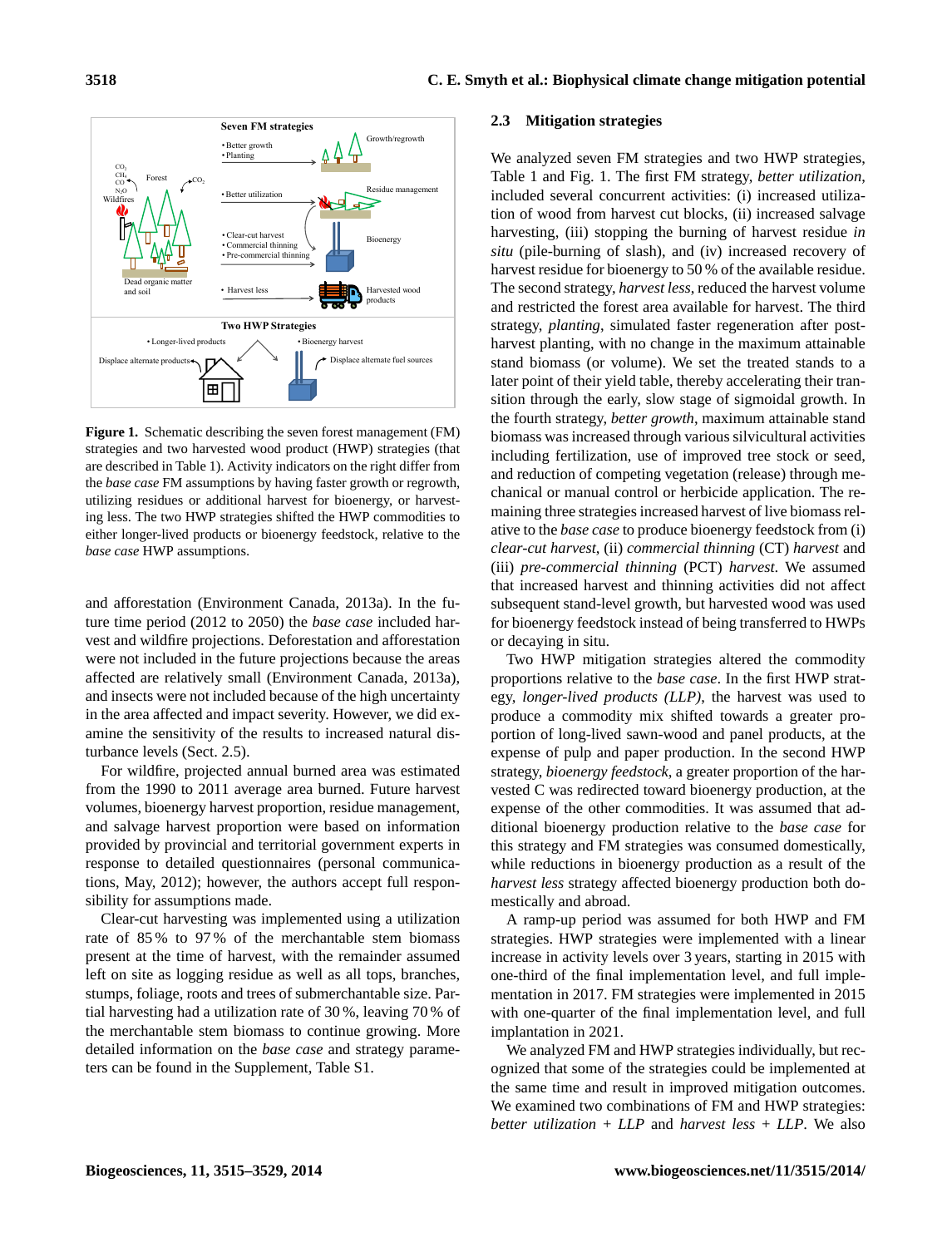| Strategy<br>type | Strategy<br>name             | Description                                                       | Parameter changed                                             | Parameter<br>value <sup>a</sup> |
|------------------|------------------------------|-------------------------------------------------------------------|---------------------------------------------------------------|---------------------------------|
| <b>FM</b>        | <b>Better</b><br>utilization | Increased harvest utilization levels<br>and utilize residues      | Utilization rate increase <sup>b</sup><br>(percentage points) | $+5$ to $+12$                   |
|                  |                              |                                                                   | Salvage harvest increase <sup>c</sup><br>(percentage points)  | $+2$ to $+4$                    |
|                  |                              |                                                                   | Residue recovered <sup>d</sup> $(\% )$                        | $10 \text{ to } 50$             |
|                  |                              |                                                                   | Residue recovered $(Tg Cyr^{-1})$                             | 9.9                             |
|                  | Harvest                      | Reduce harvest levels and restrict                                | Harvest reduction (%)                                         | $2$ to 5                        |
|                  | less                         | harvest area                                                      | Harvest reduction $(Tg Cyr^{-1})$                             | 1.41                            |
|                  | Planting                     | Faster regeneration from                                          | Yield table shift <sup>e</sup> (years)                        | $+5$ to $+6$                    |
|                  |                              | post-harvest planting                                             | Affected area (kha)                                           | 3.2                             |
|                  | <b>Better</b>                | Increased growth from fertilization,                              | Young stands: growth multiplier <sup>f</sup> $(\%)$           | 6 to 20                         |
|                  | growth                       | use of improved seed, or stand                                    | Mature stands: growth multiplier (%)                          | 20                              |
|                  |                              |                                                                   | Young stands: affected area (kha)                             | 49.5                            |
|                  |                              |                                                                   | Mature stands: affected area (kha)                            | 70.0                            |
|                  | Bioenergy                    | Clear-cut harvest for                                             | Additional harvest (%)                                        | $2$ to 5                        |
|                  | harvest                      | bioenergy feedstock                                               | Additional harvest $(TgCyr^{-1})$                             | 1.42                            |
|                  | Bioenergy<br><b>CT</b>       | Commercial thinning for bioenergy<br>feedstock                    | Additional harvest $(TgCyr^{-1})$                             | 0.62                            |
|                  | Bioenergy<br><b>PCT</b>      | Pre-commercial thinning for<br>bioenergy feedstock                | Additional harvest $(TgCyr^{-1})$                             | 0.029                           |
| <b>HWP</b>       | Longer-                      | Increased proportion of harvest                                   | HWP component changes <sup>g</sup>                            |                                 |
|                  | lived                        | wood for longer-lived products                                    | (percentage points)                                           |                                 |
|                  | products                     |                                                                   | Sawn wood (%)                                                 | $+4.2$                          |
|                  | (LLP)                        |                                                                   | Panels (%)                                                    | $+1.7$                          |
|                  |                              |                                                                   | Other solid wood (%)                                          | $+0.3$                          |
|                  |                              |                                                                   | Pulp and paper $(\%)$                                         | $-6.2$                          |
|                  | Bioenergy<br>feedstock       | Increased proportion of harvested<br>wood for bioenergy feedstock | Bioenergy harvest change <sup>g</sup><br>(percentage points)  | $+5$ to $+20$                   |
|                  |                              |                                                                   | HWPs change (percentage points)                               | $-20$ to $-5$                   |

**Table 1.** Indicators for the seven forest management and two harvested wood product strategies.

<sup>a</sup> Some parameter values have ranges, indicating that implementation varied according to the province or territory. Individual values were estimated as the average from 2015 to 2050.

b Increase was added to the *base case* utilization rate assumption.

c Increase was added to the *base case* assumption of percent of total harvest from salvage.

<sup>d</sup> Percent of clear-cut area over which residues were collected.

<sup>e</sup> Faster regeneration was modeled by shifting forward in the yield table.

f Increased growth was modeled by multiplying the volume increment.

g Increases or decreases in percent of total harvest were relative to the *base case*.

recognized that improved mitigation outcomes at the national level could be feasible by developing portfolios of mitigation strategies that vary across spatial units. A long-term portfolio mix was derived by choosing the strategy in each spatial unit that maximized the cumulative mitigation in 2050. A shortterm portfolio mix was derived by choosing the strategy in each spatial unit that maximized cumulative mitigation in 2020.

#### **2.4 Mitigation indicators**

Mitigation was defined as the difference between the *base case* emissions and the strategy emissions:

$$
M = EB - ES, \t\t(1)
$$

where  $M$  is the mitigation,  $E_B$  is the *base case* emissions, and  $E<sub>S</sub>$  is the strategy emissions. Evaluating mitigation strategies relative to the *base case* in this way and applying *base case* and mitigation strategies to the same forest inventory data factors out the age-class legacy effects on contemporary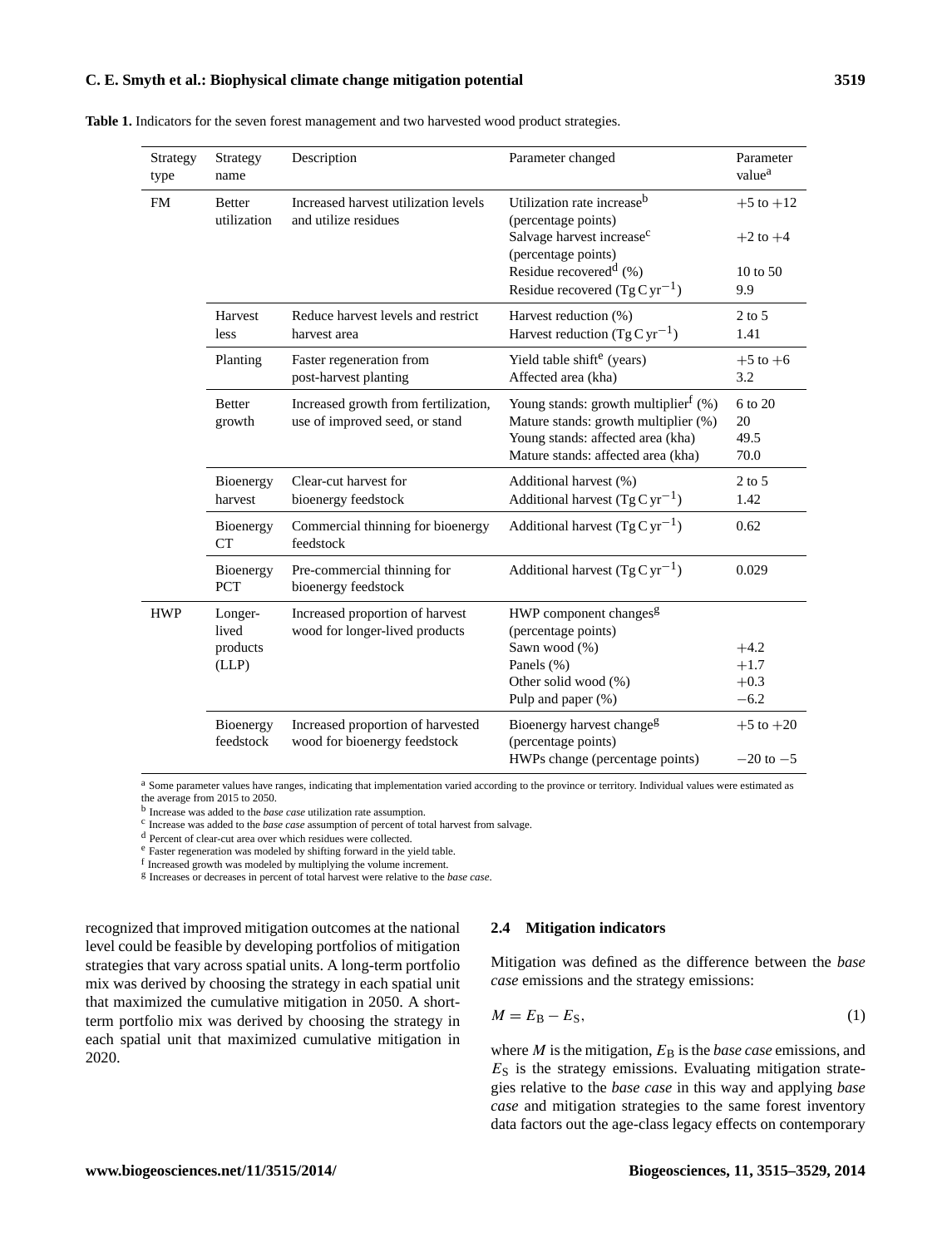C dynamics. Similarly, the emissions associated with HWPs produced prior to 2015 are factored out. Simulating the same base level of natural disturbance in the *base case* and all mitigation strategies also causes the impacts of natural disturbances assumed to occur from 2015 onward to be almost completely factored out, with slight differences caused by the interaction between forest management and natural disturbance activities.

Emissions were estimated as the sum of the emissions from three components:

$$
E = F + P + D \tag{2}
$$

where  $F$  is the net GHG emissions from the forest,  $P$  is the emissions from HWPs, including bioenergy, end-of-life treatment and decay, and  $D$  is the displaced emissions from substituting HWPs and bioenergy for alternatives.

Annual mitigation indicators were estimated for each spatial unit, and national cumulative mitigation time series and components (Eq. 2) are presented for each strategy. Estimates of cumulative mitigation are presented at the ecozone level for 2020, 2030 and 2050.

# **2.5 Sensitivity analysis**

The effectiveness of a mitigation strategy can be impacted by natural disturbance, particularly if high levels of natural disturbance influence the harvestable area. A sensitivity analysis was performed to investigate the likely effects of natural disturbances being greater or less than the historic average (1990 to 2011). Annual burned area was increased by 20 % (high disturbance scenario) and decreased by 20 % (low disturbance scenario) for the *base case* and the *better utilization* strategy. The analysis assessed the impacts of changes in natural disturbance levels on the mitigation potential.

# **3 Results**

#### **3.1** *Base case*

Emissions from the *base case* were estimated as the sum of emissions from the forest ecosystem and emissions from HWPs. A positive sign denotes release of GHGs to the atmosphere, and a negative sign denotes removals. Direct emissions from wildfires were highly variable for the 1990 to 2011 historic period, and large when large areas burned (Fig. 2a) up to a maximum of 234 Tg CO<sub>2</sub>e yr<sup>-1</sup>. Direct annual wildfire emissions for the future period (2012 to 2050) were based on an average annual burned area assumption, and released an average of  $97$  Tg CO<sub>2</sub>e yr<sup>-1</sup>. Emissions from pile-burning of slash in the future period were 9.8 Tg CO<sub>2</sub>e yr<sup>-1</sup> on average, and were similar to the direct emissions during the historic period of  $7.3$  Tg CO<sub>2</sub>e yr<sup>-1</sup>. Burning of residues was a means of fire hazard control, and was generally not used as a site preparation activity (e.g.,



**Figure 2.** Time series of **(a)** direct GHG emissions from fire, and slash burning (secondary y axis), **(b)** net GHG emissions from the forest, **(c)** HWP emissions including bioenergy (excluding emissions from HWP manufactured from pre-1990 harvests), and **(d)** forest and HWP emissions. A positive sign denotes release of GHGs to the atmosphere.

broadcast burning). The net C balance of the forest was a strong C sink (Fig. 2b) for most of the time series, with strong impacts on interannual variability from natural disturbance emissions in the historic period. HWP emissions included emissions from bioenergy and mill residues, and landfill emissions from retired products. HWP emissions for the *base case* increased with time (Fig. 2c) because product pools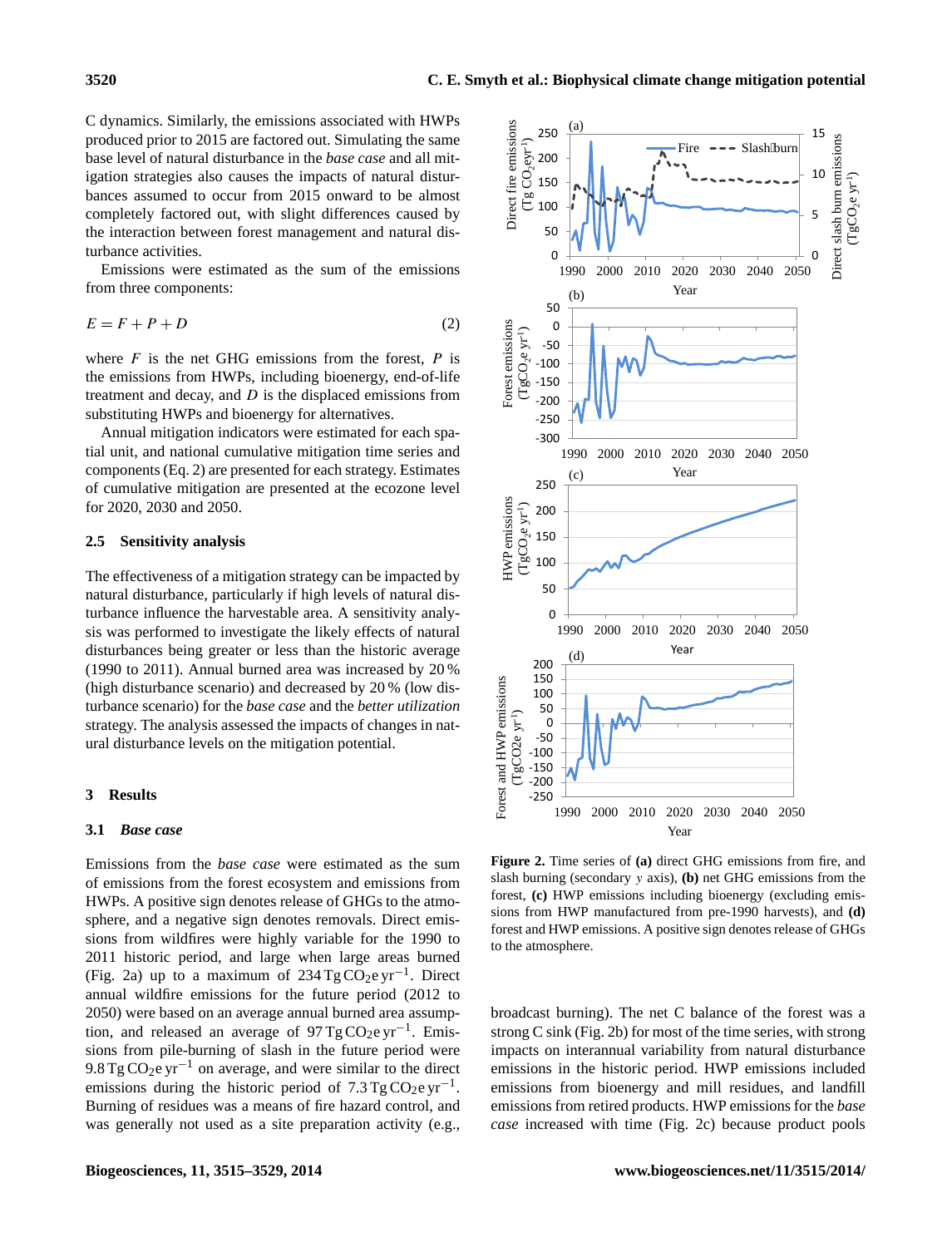

**Figure 3.** National cumulative mitigation time series for seven forest management strategies for the **(a)** forest component, **(b)** HWP component, **(c)** displacement, and **(d)** total cumulative mitigation. The inset in **(d)** shows the 2015–2030 time series expanded with  $a \pm 50$  Tg CO<sub>2</sub>e scale. Positive mitigation denotes a reduction in emissions.

started in 1990 in our accounting. Emissions from HWPs produced pre-1990 are not included, but this has no effect on the results, because all emissions associated with HWPs produced before 2015 (whether calculated or not) would cancel out when strategy results are compared to the *base case*. Emissions from pulp and paper (not shown) were the largest contributor to HWP emissions because of this commodity's short lifetime.

## **3.2 Forest management (FM) mitigation**

Cumulative mitigation time series from 2015 to 2050 were estimated for seven FM strategies. National cumulative mitigation time series for the total, and three components (forest, HWP and displaced emissions) are shown in Fig. 3. Some of the strategies resulted in positive mitigation (a reduction in emissions to the atmosphere) while other strategies had negative mitigation (increased emissions) relative to the *base case*.

The *better utilization* strategy had positive mitigation (enhanced removals) in the forest ecosystem because higher utilization levels resulted in reduced harvest areas for the same amount of C harvested, and because of reductions in slash burning. However, this was partly offset by negative mitigation (increased emissions) from HWP. This was caused by larger emissions from the collection and use of harvest residues for bioenergy production, which has instantaneous emissions compared to delayed emissions from in situ decay. However, increased bioenergy use also displaced emissions from alternate domestic energy sources, such that the sum of all mitigation impacts resulted in an overall positive cumulative mitigation for the *better utilization* strategy after 2026. This strategy yielded the highest cumulative mitigation from 2015 to 2050 (511 Tg  $CO<sub>2</sub>e$ ) which was 2.4 times larger than the second-ranked strategy.

The *harvest less* strategy ranked second highest for national cumulative mitigation from 2015 to 2050 among the seven FM strategies. This strategy had enhanced removals in the forest because of C sinks from forests that were not harvested, and reduced HWP emissions because of the reduction in harvest levels, resulting in a positive mitigation from both of these components. However, the reduction in harvest levels relative to the *base case* accrued negative displaced emissions because more emissions-intensive non-wood products were required to cover the reduced availability of HWP and bioenergy. Overall, the cumulative mitigation was positive over the time period analyzed.

The two FM strategies that included silvicultural activities (*planting* and *better growth*) had modest positive cumulative mitigation from enhanced sinks in the forest ecosystem. There was no change in HWP emissions or displaced emissions for these forest management strategies because harvest levels did not change relative to the *base case*.

National cumulative mitigation was negative for all three FM strategies in which harvesting levels were increased for the purpose of bioenergy. For these strategies, the displaced emissions from bioenergy production did not compensate for the increased emissions from bioenergy (accounted as HWP emissions) and the reduced carbon stocks the forest ecosystem.

# **3.3 Harvested wood product (HWP) mitigation**

Cumulative mitigation time series from 2015 to 2050 were estimated for two HWP strategies. These strategies did not affect forest ecosystem C stock, but altered the HWP commodity proportions to produce (1) more longer-lived products or (2) more bioenergy feedstock relative to the *base case*.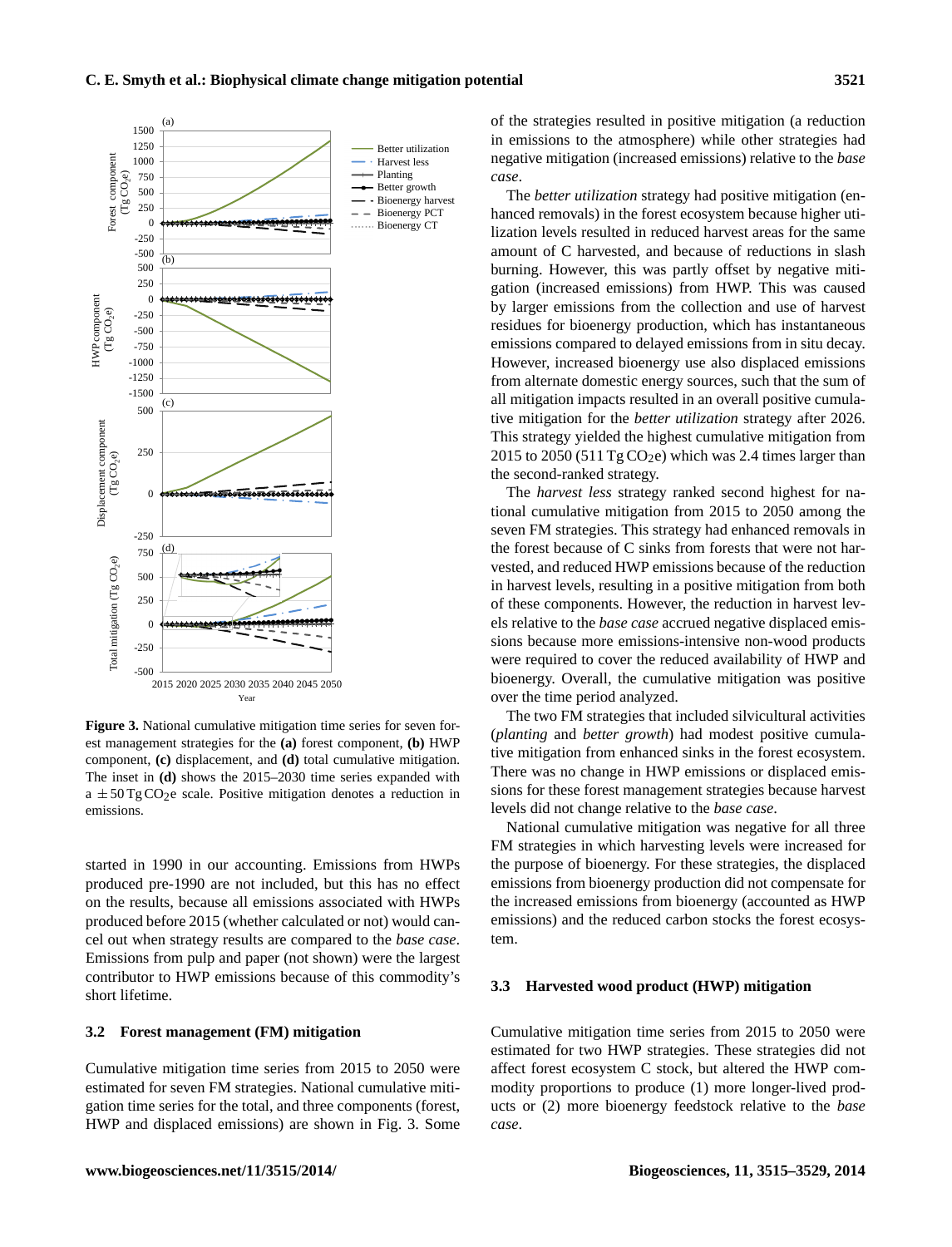

**Figure 4.** National cumulative mitigation components for **(a)** HWP, **(b)** displacement and the total cumulative mitigation for two HWP strategies, two combined strategies and the portfolio mix. The forest component has already been presented in Fig. 3.

Cumulative mitigation for the *LLP* strategy was  $435 \text{ Tg CO}_2$ e, because of reduced emissions from HWPs (positive mitigation) and increased displaced emissions (positive mitigation) from using more wood products relative to the *base case* (Fig. 4). Shifting the commodity mix to longer-lived products increased the product lifetimes, which delayed end-of-life emissions from retired products that were used for bioenergy production or put into landfills. It also increased product displacement because there was an increase in sawn wood and panels relative to *base case*, resulting in greater avoided emissions. The cumulative mitigation for the HWP *LLP* strategy was comparable, but slightly smaller in 2050 than the *better utilization* strategy.

The strategy to increase the proportion of bioenergy feedstock from the harvest resulted in increased emissions (negative mitigation) relative to the *base case*. The net effect was an increase in emissions because the increase in HWP emissions (resulting from shortening product lifetimes) was not compensated by the avoided emissions (from using bioenergy in place of other energy sources).

|  |  | <b>Table 2.</b> Average annual mitigation (in TgCO <sub>2</sub> e yr <sup>-1</sup> ) for each |  |
|--|--|-----------------------------------------------------------------------------------------------|--|
|  |  | decadal range for the strategy combination and strategy portfolios.                           |  |

| Strategy combination       | 2021 to 2030 | 2031 to 2040 | 2041 to 2050 |
|----------------------------|--------------|--------------|--------------|
| Better utilization $+ LLP$ | 14.5         | 34.2         | 45.1         |
| $Harvest$ less + $LLP$     | 12.8         | 214          | 26.5         |
| Short-term portfolio       | 20.7         | 34.8         | 41.5         |
| Long-term portfolio        | 22.9         | 41.5         | 51.0         |

## **3.4 Combined strategies and portfolio mix**

Combining the two FM strategies with the greatest mitigation potential (*better utilization* and *harvest less*) with the HWP *LLP* strategy resulted in greater cumulative mitigation (Fig. 4). Adding the *LLP* strategy to the *better utilization* strategy increased the 2050 cumulative mitigation to  $946 \text{ Tg} \text{CO}_2$ e and resulted in a shorter delay before the cumulative mitigation became positive (2019 versus 2026 for the FM strategy alone).

The long-term portfolio mix, derived by choosing the strategy in each spatial unit that maximized the cumulative mitigation in 2050, resulted in the highest cumulative mitigation (Fig. 4c). Cumulative mitigation was modest during the ramp-up period from 2015 to 2020 at  $25 \text{ Tg CO}_2$ e, but increased to  $254 \text{ Tg} \text{CO}_2$ e for the 2015 to 2030 period, and  $1180 \text{ Tg} \text{CO}_2$ e for the 2015 to 2050 period. Annual mitigation increments grew substantially over time (Table 2): the average annual mitigation for the long-term portfolio mix more than doubled in 20 years, increasing from 22.9 Tg CO<sub>2</sub>e yr<sup>-1</sup> (average from 2021 to 2030), to  $51.0$  Tg CO<sub>2</sub>e yr<sup>-1</sup> from 2041 to 2050. To put these values in context, the total GHG emissions for Canada in 2011 were 702 Tg CO<sub>2</sub>e yr<sup>-1</sup> (Environment Canada, 2013a), and the target for GHG emissions in 2020 is 612 Tg CO<sub>2</sub>e yr<sup>-1</sup> (Environment Canada, 2013b).

The short-term portfolio mix, derived by choosing the strategy in each spatial unit that maximized the cumulative mitigation in 2020, had greater mitigation from 2015 to 2020 (31 Tg CO<sub>2</sub>e) relative to the long-term portfolio mix, but 6 % lower cumulative mitigation in 2030 (238 Tg CO<sub>2</sub>e), and 15 % lower cumulative mitigation in 2050 (1002 Tg CO<sub>2</sub>e). The difference between the short-term and the long-term mitigation portfolios resulted from the finding that the maximizing strategy choice in a spatial unit can change over time.

The long-term portfolio mix selected one of the two combination strategies in almost every participating spatial unit. The *better utilization* and *LLP* combination strategy was selected in most ecozones (Fig. 5).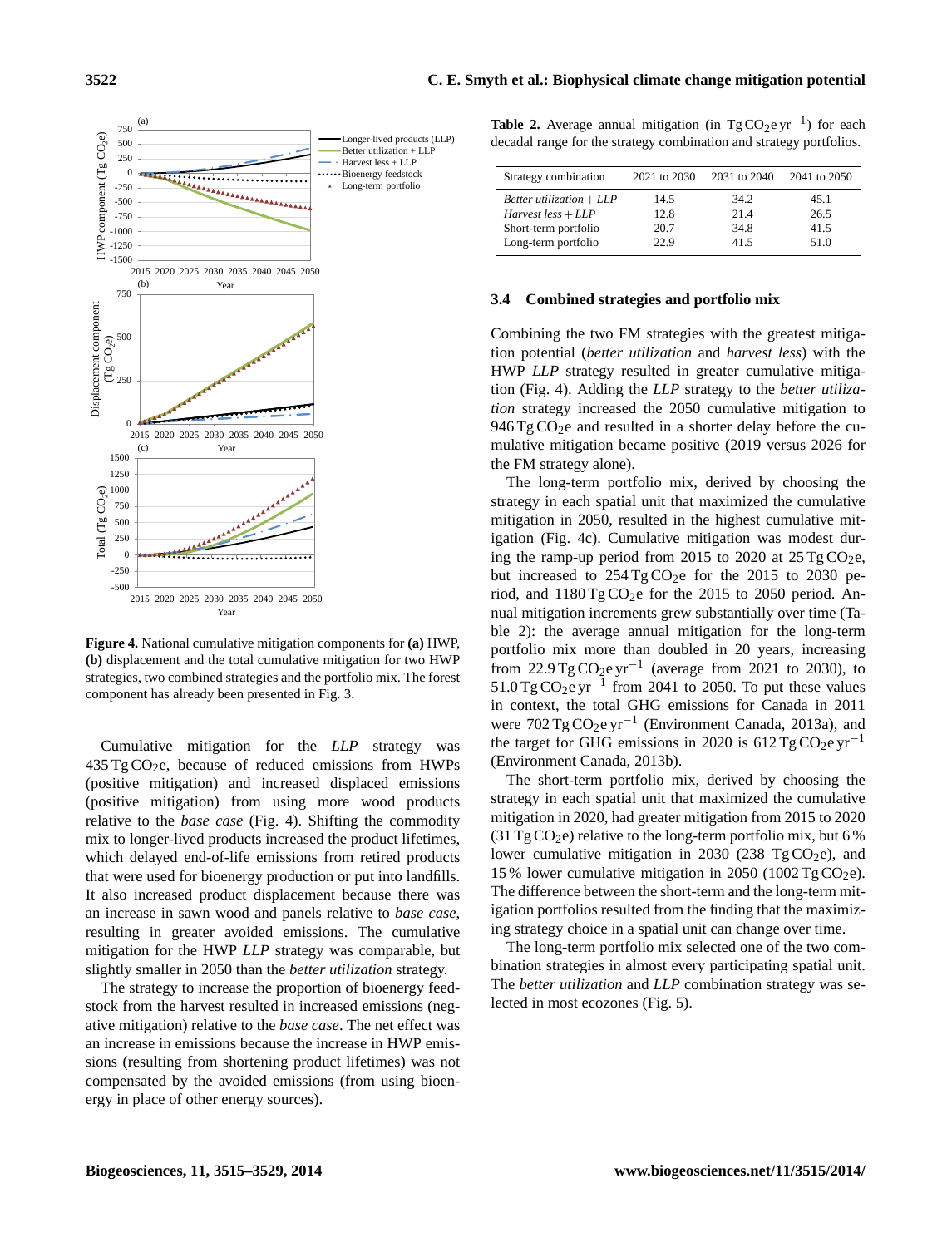

Figure 5 **Figure 5.** Cumulative mitigation for long-term portfolio strategy mix by ecozone for **(a)** 2015 to 2020, **(b)** 2015 to 2030, and **(c)** 2015 to 2050.



**Figure 6.** Cumulative mitigation for all FM, HWP and combination strategies in 2050 by component for **(a)** forest, **(b)** HWP, **(c)** displacement, and **(d)** total (sum of components).

## **3.5 Foreign and domestic partitioning**

Consumption of Canadian HWP was considered for both foreign and domestic markets because Canada exports a substantial portion of many of its wood commodities. Figure 6 shows the partitioning in 2050 of the cumulative HWP and displacement for foreign and domestic components, and for product and energy components. Also shown are Canada's forest component and the total cumulative mitigation for all strategies, the two strategy combinations, and the two portfolios, in 2050. HWP emissions were reduced relative to the *base case* for the *harvest less* and *LLP* strategies (Fig. 6b). The reduction in harvest and a shift away from pulp and paper products for the *LLP* strategy reduced the emissions associated with pulp and paper products, which are mainly used in foreign markets.

The *better utilization* strategy and the three bioenergy strategies had greater domestic energy HWP emissions because we assumed that bioenergy was used domestically to replace other energy sources. These strategies also had the highest domestic displaced emissions from energy sources, which compensated for the greater HWP emissions (Fig 6c). Positive displaced emissions also resulted from the *LLP* strategy, for both domestic and foreign product sectors. Foreign product displacement was larger than domestic displacement for this strategy because of the high export proportion for sawn wood and panels.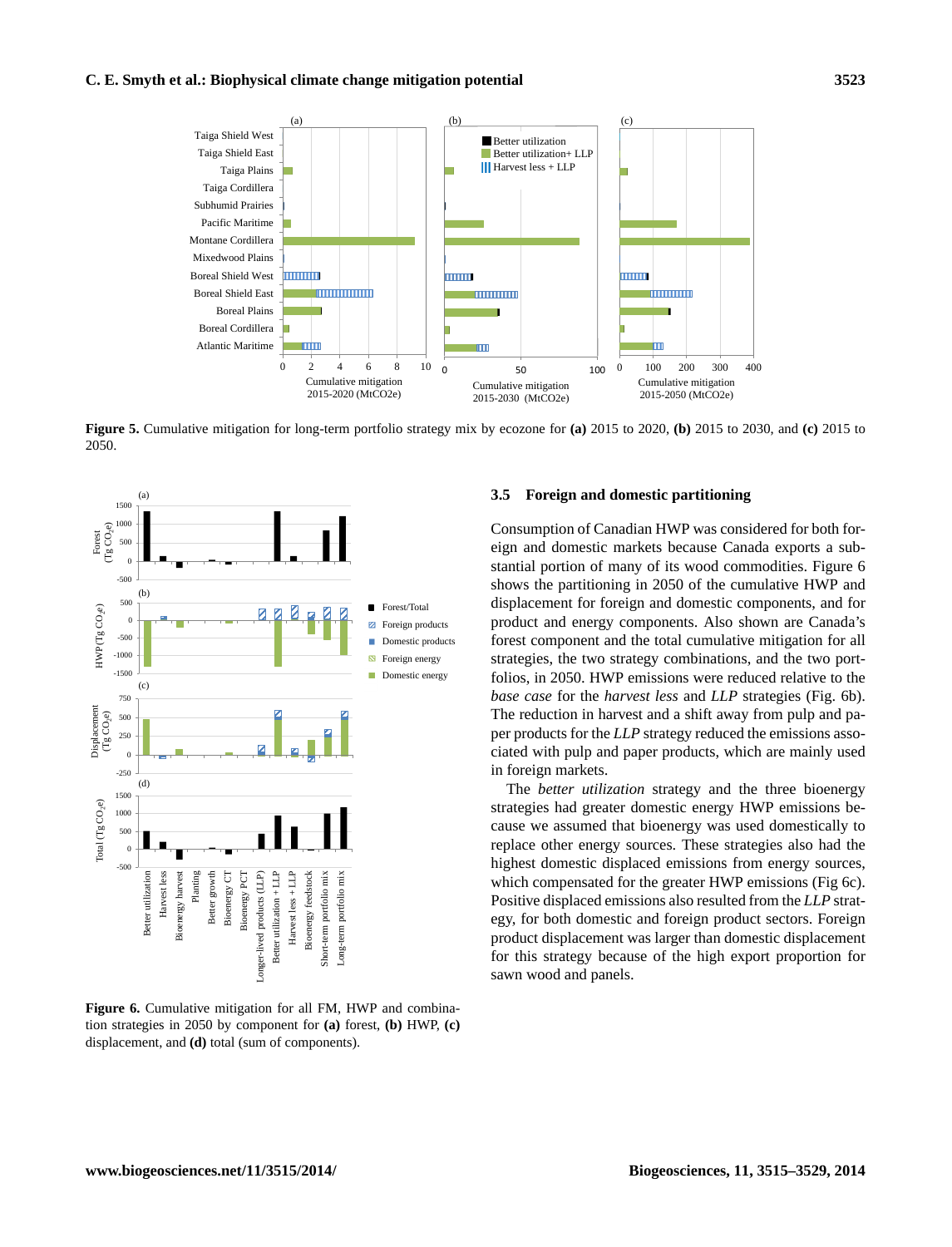# **4 Discussion**

Our results demonstrate a substantial potential for climate change mitigation from Canada's forest sector. These results should be regarded as an upper limit to the physical mitigation potential because we did not include economic considerations. We included technical constraints by simulating mitigation strategies at levels considered to be currently feasible, but our estimates are likely higher than the actual technical potential because there are uncertainties about technical feasibility, regulatory barriers and marketing barriers that were not considered. Forests provide a range of services and co-benefits and forest managers are required to manage for multiple objectives, some of which could come into conflict with mitigation objectives and limit the level of mitigation strategy implementation (Golden et al., 2011).

Our estimate of  $1180 \text{ Tg} \text{CO}_2$ e cumulative mitigation from the best performing long-term portfolio mix (Fig. 4) is smaller than previous national estimates for Canada (Kurz and Apps, 1995; Chen et al., 2000). What our results provide that these previous studies did not is a better understanding of how particular mitigation strategies perform, and how tradeoffs between short- and long-term goals point to the need to set a clear goal horizon before deciding which strategies to adopt. For example, our *harvest less* strategy provided the greatest benefits in the short term (Fig. 3d), but over time the *better utilization* strategy became more effective. Initially, reduced harvest allowed forest C stocks to accumulate relative to the *base case*, but this was offset by increased emissions from non-forest sectors, which were assumed to increase production to satisfy the demand for materials and energy that was no longer satisfied by the forest sector. We assumed that the demand for the services provided for sawn wood, panels and bioenergy were not influenced by the level of forest sector production (Gan and McCarl, 2007); reducing harvest to maximize forest ecosystem C storage leads to negative displacement (see Fig. 6), expressed as increased emissions from other sectors.

Our results agree with findings by Werner et al. (2010), who found that wood use strategies focused on the manufacture and use of long-lived products perform better than strategies focused on bioenergy. Our HWP strategy, aimed at shifting wood commodities to longer-lived products (at the expense of short-lived pulp and paper products), produced a cumulative mitigation benefit of  $435 \text{ Tg} \text{CO}_2$ e in 2050 for the *base case* harvest levels. The reduced emissions were the result of reduced HWP emissions because of a shift toward longer product lifetimes, and reduced emissions from substituting wood for other emissions-intensive products. However, we did not consider whether there is a demand for larger quantities of long-lived products or upper limits on wood substitution levels. For example, foreign demand for Canadian HWP exports is important for Canada's forest sector, and has major influence on the HWP product mix, but this is determined by complex supply and demand conditions. In addition, there could be technological and wood-quality constraints that reduce the mitigation potential of the combination strategy of *better utilization* and *LLP* because the increased utilization rate (with the harvest volume assumed to be unchanged) may not be able to produce timber suitable for production of a greater proportion of longer-lived products.

For the three strategies related to live harvest for bioenergy, our results found no mitigation benefit achieved within the 36-year time frame of our analysis when accounting for the impacts of bioenergy-related harvest on forest carbon stocks, and for the net emissions balance associated with bioenergy use and the avoided emissions from the fossil fuel alternatives. This is consistent with a series of recent studies examining the potential use of increased harvest for the production of bioenergy (Colombo et al., 2005; Ralevic et al., 2010; McKechnie et al., 2011; Ter-Mikaelian et al., 2011). This is in part a consequence of the slow growth rates of Canada's forests, and because displaced emissions from substituting bioenergy for fossil fuels were not able to compensate for increased emissions from biomass use. While some bioenergy options may not contribute to mitigation objectives when displacing emissions from the average energy profile within a province, we emphasize that this does not preclude significant mitigation benefits through bioenergy use in some locations. Our coarse-scale analysis across 32 spatial units for the entire Canadian managed forest could not capture this level of detail. For example, a positive mitigation benefit from bioenergy-related harvesting might occur in remote communities that are not connected to the electricity grid and where local electricity is produced from fossil fuels that have been transported over long distances. The precommercial and commercial thinning for bioenergy strategies (*Bioenergy PCT* and *Bioenergy CT*) that we explored also produced no mitigation benefit at the national scale. Undertaking these strategies for mitigation purposes alone would be expensive, but where thinning is being undertaken already for other purposes, such as wildfire fuel management, it may be worthwhile to collect the biomass from thinning for bioenergy (White, 2010).

The *better utilization* strategy had the highest long-term mitigation of the seven FM strategies. This complex strategy involved concurrent implementation of four different mitigation activities. Increasing utilization levels while holding the absolute amount of wood to be harvested constant resulted in reduced harvest area and reduced the quantity of harvest residue. Both of these outcomes, along with an increase in salvage harvest and the elimination of slash burning, enhanced the forest sink substantially (Fig. 3a). However, HWP emissions increased substantially because of bioenergy production from harvest residues (Fig. 3b). We did not take the impacts of increased harvest residue removal on forest productivity into consideration (we assumed removal of up to 50 % of the residue generated by harvest). Removal of nutrients in harvest residue can lead to reduced soil and foliar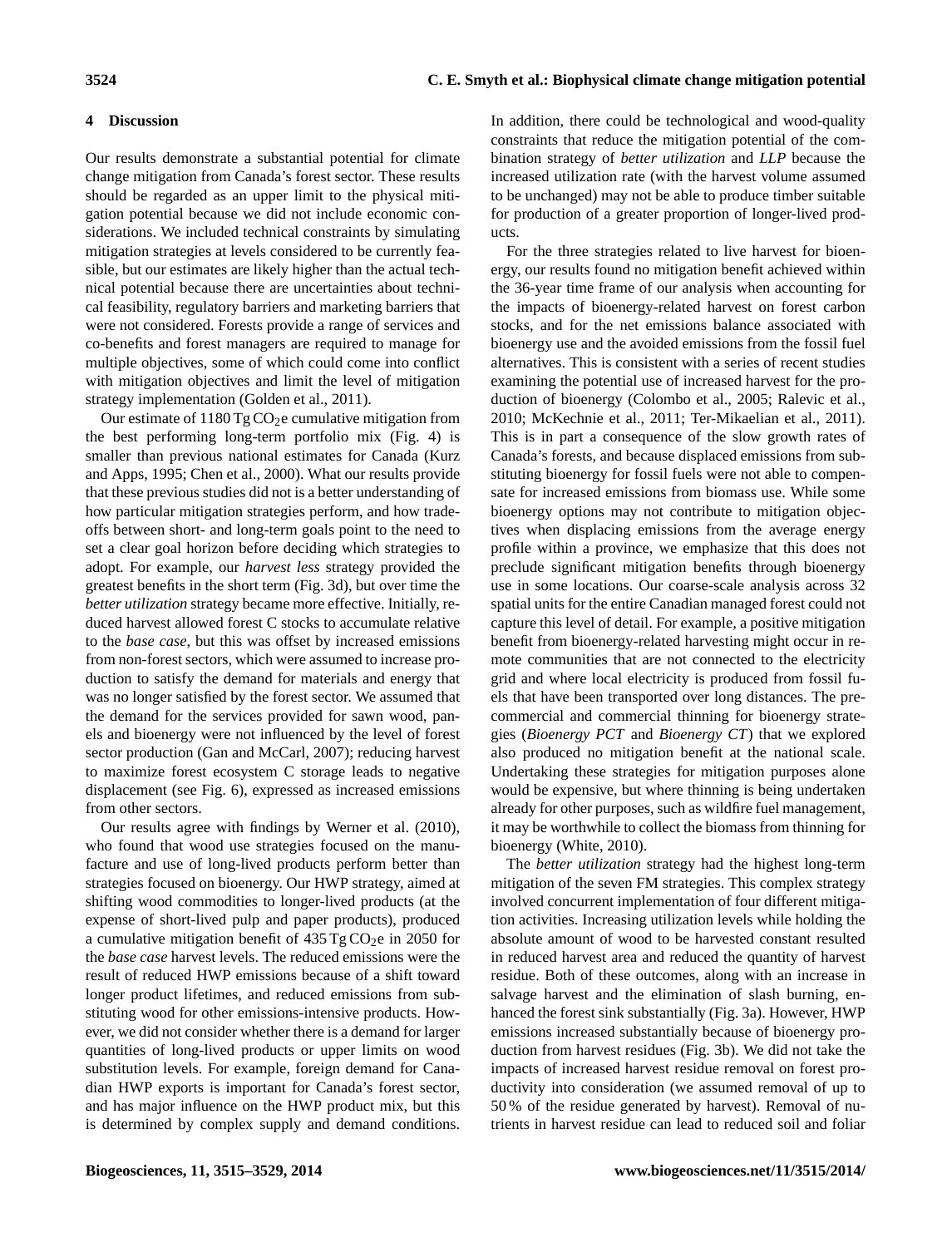nutrients, and hence sometimes reduced tree growth (Thiffault et al., 2011; Wall, 2012). However, the growth reductions sometimes found in Europe (Egnell, 2011; Mason et al., 2011) have not yet been reported in Canada. We therefore did not reduce tree growth because of harvest residue removals, but acknowledge that these reductions could arise over successive rotations in the future if Canadian forests are not managed using ecological rotation lengths (sensu Kimmins, 1974).

The *planting* strategy that we examined did not produce substantial mitigation benefit at the national scale by 2050. This accelerated regeneration does not translate into substantial landscape-scale C uptake in the short term when applied to small areas, as in our study. However, the impact may become substantial over time, when planted stands reach the more productive stages of their growth trajectories and the number of treated stands accumulates, or if planted stock from tree selection programs has higher growth rates or reduced vulnerability to diseases or climate change. Benefits may also be greater in situations where planting facilitates regrowth, for example where natural or anthropogenic disturbances resulted in regeneration failure.

The *better growth* strategy involved treatment of  $120$  kha yr<sup>-1</sup> using various combinations of improved seed, chemical and mechanical release and fertilization in different provinces and territories. The C uptake gains associated with the adoption of more intensive silviculture have generally been found to more than compensate for the increased fossil C emissions from forestry operations (Markewitz, 2006; Jassal et al., 2008) which we did not take into account. For this study, we simulated a multiplicative increase of the annual volume increment ranging from 6 % to 20 %, depending on the region, for a period of 10 years to 35 years without considering the activity-specific processes involved. Although greater understanding of these processes and their stand-level effect on C is needed, our results are more sensitive to the scale of application. Our conclusions about silvicultural activities and intensive forest management are thus appropriate in the context of our coarse-scale analysis, but there may be higher mitigation potential in specific regions, and this possibility should be examined more closely.

The best performing scenario examined in our study was the long-term portfolio mix (Fig. 4c). This was a simplified portfolio that we constructed by re-assembling the modeling results ex post by identifying the best-performing longterm strategy in each spatial unit, and then summing these across the country. We repeated the exercise with the bestperforming scenarios in the short term (to 2020) to calculate the forest sector's highest potential contribution to Canada's 2020 GHG emissions reduction target of 17 % below 2005 levels. However, the best short-term portfolio did not perform as well over the period to 2030, or in the long term to 2050. Thus, there is a trade-off between short-term and long-term goals, in that maximizing short-term emissions reduction can reduce the forest sector's ability to contribute to longer-term objectives. This finding is consistent with previous analyses for other countries (Werner et al., 2010; Sedjo, 2011; Cowie et al., 2013).

In all of our strategies, we examined only the impacts on GHG emissions and removals and we did not consider other impacts on the earth's energy balance. Biogeophysical contributions of forests and forestry to the earth's energy balance, such as alterations to surface albedo, may be important and could change our understanding of the effectiveness of climate change mitigation strategies (Foley et al., 2003; Bonan, 2008; Jackson et al., 2008; Thompson et al., 2009; Lemprière et al., 2013). We also ignored the effect of climate change on mitigation efforts (Kindermann et al., 2013). Climate change impacts could undermine or augment the mitigation effectiveness of forest management strategies or alter their relative effectiveness; for example, where a reduced harvesting or forest conservation strategy appears optimal, care should be taken to evaluate the risk of accidental carbon release by natural disturbance. Many Canadian forest ecosystems currently have short fire-return intervals and are affected by periodic large-scale insect outbreaks (Kurz et al., 2008; Sharma et al., 2013), but substantial increases in disturbance rates are anticipated (Flannigan et al., 2005; Balshi et al., 2009; Podur and Wotton, 2010) and are expected to have a major impact on forest C budgets (Metsaranta et al., 2010, 2011; Kurz et al., 2013). We evaluated the sensitivity of our results to natural disturbance, but we found that the impact of changing the area burned by ± 20 % in the *base case* and *better utilization* FM strategy was negligible at the national level – the cumulative mitigation time series for both high and low disturbance scenarios were within 1 % of the original cumulative mitigation estimate in 2050.

We found very large and clear differences in mitigation levels resulting from different strategies, and while there are uncertainties in our estimates, we demonstrate the broad differences between strategies that clearly contribute to mitigation objectives and those that do not. With limited financial resources, and scientific assessments that highlight the urgency of early emission reductions (IPCC, 2013b), analyses are needed to ensure that strategies implemented are not counterproductive to achieving emission reductions goals. Quantitative analyses contribute to evidence-based assessment of climate change mitigation options in the forest sector. A companion study on the associated costs per tonne of GHG emission reduction as a result of the strategies discussed in this paper will allow the cost effectiveness of forest sector mitigation options to be compared with those of options in other sectors.

# **5 Conclusions**

Canada's forests and forest products can contribute to mitigating climate change, and several mitigation options are available for forest management and wood product use. We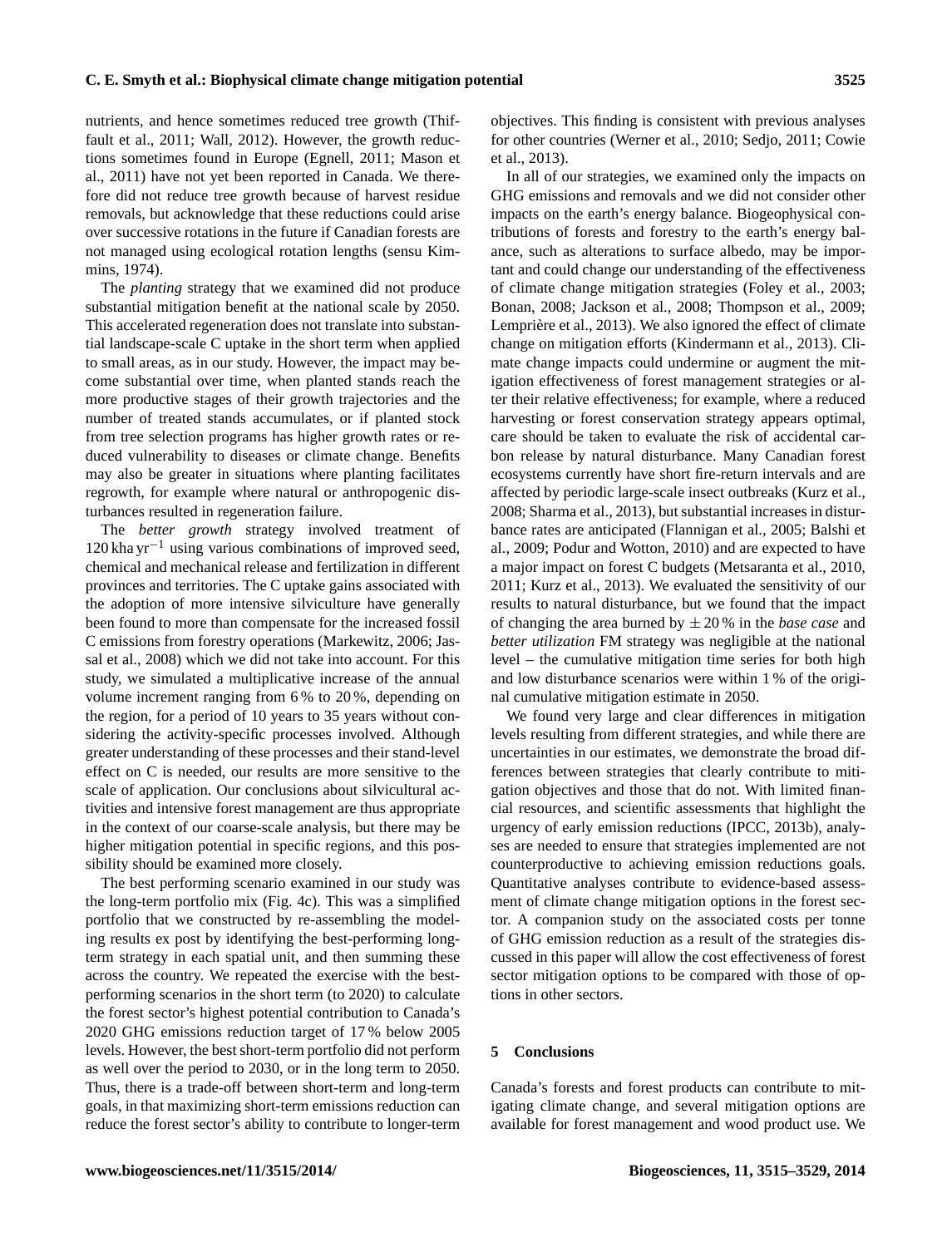first emphasize the importance of a sound analytical framework for mitigation assessment, and an integrated assessment of the various mitigation possibilities within the context of a systems approach. Our approach examined C pools in the forest ecosystem, C use and storage in HWPs and landfills, and substitutions of wood for other products and energy sources. From seven FM strategies and two HWP strategies, we identified activities that had the greatest impact, and estimated the mitigation associated with incremental activities relative to a *base case*.

In the FM strategies, there were clear differences in the long-term rankings of the seven strategies. The *better utilization* strategy was found to provide the greatest climate change mitigation for most locations. The strategy of maximizing the C in forests through the *harvest less* strategy generally ranked lower than the *better utilization* strategy, which supports the conclusion of IPCC AR4 WG III that, according to Nabuurs et al. (2007), "[i]n the long term, [a] sustainable forest management strategy aimed at maintaining or increasing forest C stocks, while producing an annual yield of timber, fibre, or energy from the forest, will generate the largest sustained mitigation benefit."

Some bioenergy strategies were found to be effective, while others were not. Additional harvest for bioenergy was counterproductive from a climate change mitigation standpoint, while capturing more harvest residue in place of slash pile burning was highly effective. While some bioenergy options may not contribute to mitigation objectives when displacing emissions from the average energy profile within a region, we emphasize that our coarse-scale analysis could not capture the possibility of significant mitigation benefits through harvests for bioenergy in regions with specific fossil energy use characteristics. More opportunities may be identified if examined at finer spatial scales and if emissions displacement is not determined relative to the average energy profile within a region, for example in the case of remote communities that are not connected to the electricity grid.

Of the two HWP strategies examined, using wood for long-lived products was a better mitigation strategy than using wood for bioenergy. To achieve the mitigation benefits from the production of longer-lived products, effective mitigation portfolios need to integrate forest management with wood use strategies. Potential avenues for shifting the commodity mix to longer-lived products include increasing the types of buildings that could be constructed with wood, and reducing the proportion of short-lived pulp and paper that is produced.

We found that substantial gains could be realized through a portfolio of strategies, both in contributing to Canada's emission reduction targets and in reducing global emissions. The long-term portfolio strategy was constructed by selecting the strategy in each spatial unit which had the highest mitigation potential, and then summing all spatial units. However, the development of a mitigation portfolio requires understanding of the time lines of mitigation activities. We found that the ranking of mitigation strategies could change over time, and a portfolio mix which selected strategies based on the best short-term mitigation fell short of the cumulative mitigation achieved in 2050 in the long-term portfolio mix. The design of a forest sector mitigation portfolio should consider the trade-offs between increasing forest ecosystem C stocks and increasing the sustainable rate of harvest to meet society's demands (Nabuurs et al., 2007).

Key uncertainties that can be addressed in future analyses include examination of mitigation strategies at finer spatial scales to identify locally relevant options, and to identify how mitigation related to increasing forest C stocks may interact with the impacts of different climate change scenarios. In addition, the biogeophysical effects of FM strategies on climate (e.g., through changes in albedo) could affect both the magnitude of the mitigation and the relative ranking of the strategies, and should therefore also be examined.

## **Copyright statement**

The works published in this journal are distributed under the Creative Commons Attribution 3.0 License. This license does not affect the Crown copyright work, which is re-usable under the Open Government Licence (OGL). The Creative Commons Attribution 3.0 License and the OGL are interoperable and do not conflict with, reduce or limit each other.

© Crown copyright 2013

# **The Supplement related to this article is available online at [doi:10.5194/bg-11-3515-2014-supplement.](http://dx.doi.org/10.5194/bg-11-3515-2014-supplement)**

*Acknowledgements.* This study would not have been possible without strong cooperation between provincial, territorial and federal government agencies. We thank all members (past and present) of the National Forest Sinks Committee and their colleagues. Thanks to the Canadian Forest Service Carbon Accounting Team members M. Fellows, M. Magnan, G. Zhang, and S. Morken for developing software tools for data processing, and for their support in model simulations. We also thank the Canadian Forest Service Economic Analysis Division members A. Beatch and E. Krcmar for their thoughtful insights and their thoroughness in data checking. We are grateful to M. Boyland, B. Titus, G. Grassi and two anonymous reviewers for their thoughtful comments and suggestions for this paper. Funding for this study was provided by the Government of Canada's Clean Air Agenda, Leadership for Environmental Advantage in Forestry, Panel on Energy Research and Development, and in-kind contributions from provincial and territorial governments.

Edited by: N. Zeng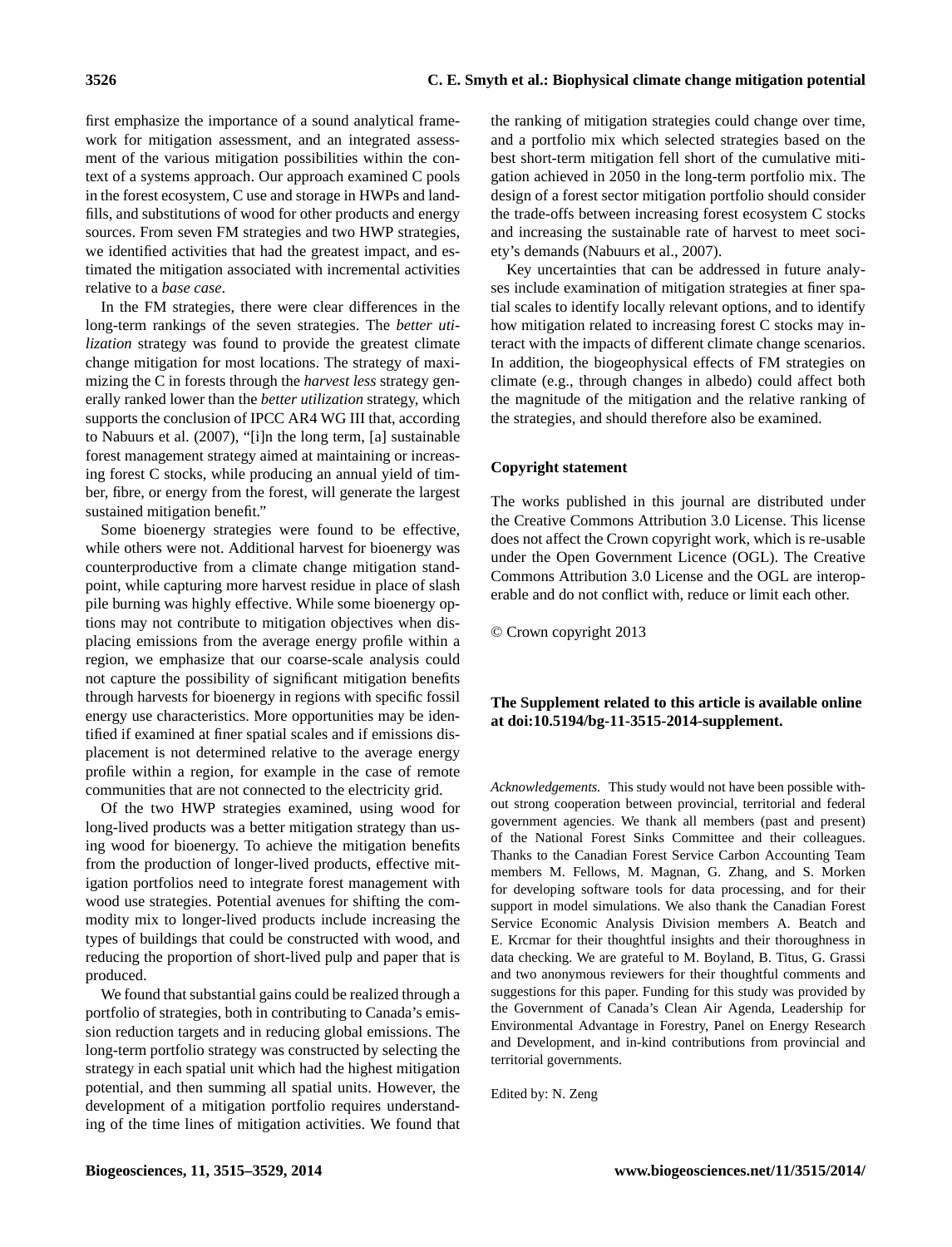#### **References**

- Apps, M. J., Kurz, W. A., Beukema, S. J., and Bhatti, J. S.: Carbon budget of the Canadian forest product sector, Environ. Sci. Policy, 2, 25–41, doi[:10.1016/S1462-9011\(99\)00006-4,](http://dx.doi.org/10.1016/S1462-9011(99)00006-4) 1999.
- ASMI: A cradle-to-gate Life Cycle Assessment of Canadian Oriented Strand Board, Athena Sustainable Materials Institute, 2008a.
- ASMI: A cradle-to-gate Life Cycle Assessment of Canadian Softwood Plywood Sheathing, Athena Sustainable Materials Institute, 2008b.
- ASMI: A cradle-to-gate Life Cycle Assessment of Canadian Medium Density Fiberboard (MDF), Athena Sustainable Materials Institute, 2009a.
- ASMI: A cradle-to-gate Life Cycle Assessment of Canadian Particleboard, Athena Sustainable Materials Institute, 2009b.
- ASMI: A cradle-to-gate Life Cycle Assessment of Canadian Softwood Lumber, Athena Sustainable Materials Institute, 2009c.
- Bala, A., Raugei, M., Benveniste, G., Gazulla, C., and Fullana-i-Palmer, P.: Simplified tools for global warming potential evaluation: when "good enough" is best, Int. J. Life Cycle Ass., 15, 489–498, doi[:10.1007/s11367-010-0153-x,](http://dx.doi.org/10.1007/s11367-010-0153-x) 2010.
- Balshi, M. S., McGuire, A. D., Duffy, P., Flannigan, M., Kicklighter, D. W., and Melillo, J.: Vulnerability of carbon storage in North American boreal forests to wildfires during the 21st century, Glob. Change Biol., 15, 1491–1510, doi[:10.1111/j.1365-](http://dx.doi.org/10.1111/j.1365-2486.2009.01877.x) [2486.2009.01877.x,](http://dx.doi.org/10.1111/j.1365-2486.2009.01877.x) 2009.
- Bonan, G. B.: Forests and climate change: forcings, feedbacks, and the climate benefits of forests, Science, 320, 1444–1449, doi[:10.1126/science.1155121,](http://dx.doi.org/10.1126/science.1155121) 2008.
- Böttcher, H., Verkerk, P. J., Gusti, M., HavlÍk, P., and Grassi, G.: Projection of the future EU forest  $CO<sub>2</sub>$  sink as affected by recent bioenergy policies using two advanced forest management models, Glob. Change Biol.-Bioenergy, 4, 773–783, doi[:10.1111/j.1757-1707.2011.01152.x,](http://dx.doi.org/10.1111/j.1757-1707.2011.01152.x) 2012.
- Bourque, C. P. A., Neilson, E. T., Gruenwald, C., Perrin, S. F., Hiltz, J. C., Blin, Y. A., Horsman, G. V., Parker, M. S., Thorburn, C. B., Corey, M. M., Meng, F.-R., and Swift, D. E.: Optimizing carbon sequestration in commercial forests by integrating carbon management objectives in wood supply modeling, Mitig. Adapt. Strat. Global Change, 12, 1253–1275, doi[:10.1007/s11027-006-9072-3,](http://dx.doi.org/10.1007/s11027-006-9072-3) 2007.
- Boyland, M.: The economics of using forests to increase carbon storage, Can. J. Forest Res., 36, 2223–2234, doi[:10.1139/x06-](http://dx.doi.org/10.1139/x06-094) [094,](http://dx.doi.org/10.1139/x06-094) 2006.
- Canadian Energy Research Institute: Comparative Life Cycle Assessment (LCA) of Base Load Electricity Generation in Ontario, prepared for the Canadian Nuclear Association, 2008.
- Cha, J. and Youn, Y.-C.: Paper recycling of South Korea and its effects on Greenhouse Gas emission reduction and forest conservation, J. Korean Forest Soc., 97, 530–539, 2008.
- Chen, W., Chen, J., Price, D., Cihlar, J., and Liu, J.: Carbon offset potentials of four alternative forest management strategies in Canada: a simulation study, Mitig. Adapt. Strat. Global Change, 5, 143–169, doi[:10.1023/A:1009671422344,](http://dx.doi.org/10.1023/A:1009671422344) 2000.
- Colombo, S. J., Parker, W. C., Luckai, N., Dang, Q., and Cai, T.: The effects of forest management on Carbon storage in Ontario's forests, Ontario Ministry of Natural Resources, Sault Ste. Marie, ON, 2005.
- - IPCC: 2006 IPCC Guidelines for National Greenhouse Gas Inventories, Japan, 2006.
	- IPCC: 2013 Revised supplementary methods and good practice guidance arising from the Kyoto Protocol, Institute for Global Environmental Strategies, Kanagawa, Japan, 2013a.
	- IPCC: Working Group 1 Contribution to the IPCC Fifth Assessment Report Climate Change 2013: The Physical Science Basis, Intergovernmental Panel on Climate Change, Stockholm, Sweden, 2013b.
	- Jackson, R. B., Randerson, J. T., Canadell, J. G., Anderson, R. G., Avissar, R., Baldocchi, D. D., Bonan, G. B., Caldeira, K., Diffenbaugh, N. S., Field, C. B., Hungate, B. A., Jobbágy, E. G., Kueppers, L. M., Nosetto, M. D., and Pataki, D. E.: Protecting climate with forests, Environ. Res. Lett., 3, 044006, doi[:10.1088/1748-](http://dx.doi.org/10.1088/1748-9326/3/4/044006) [9326/3/4/044006,](http://dx.doi.org/10.1088/1748-9326/3/4/044006) 2008.
- Cooper, C. F.: Carbon storage in managed forests, Can. J. Forest Res., 13, 155–166, doi[:10.1139/x83-022,](http://dx.doi.org/10.1139/x83-022) 1983.
- Dymond, C.: Forest carbon in North America: annual storage and emissions from British Columbia's harvest, 1965–2065, Carbon Balance and Management, 7, 1–20, doi[:10.1186/1750-0680-7-8,](http://dx.doi.org/10.1186/1750-0680-7-8) 2012.
- Egnell, G.: Is the productivity decline in Norway spruce following whole-tree harvesting in the final felling in boreal Sweden permanent or temporary?, Forest Ecol. Manag., 261, 148–153, doi[:10.1016/j.foreco.2010.09.045,](http://dx.doi.org/10.1016/j.foreco.2010.09.045) 2011.
- Environment Canada: National Inventory Report: 1990–2011, greenhouse gas sources and sinks in Canada Environment Canada, Greenhouse Gas Division, Ottawa, ON, 539, 2013a.
- Envionment Canada: Canada's Emissions Trends, Environment Canada, Ottawa, Ontario, 2013b.
- Flannigan, M. D., Logan, K. A., Amiro, B. D., Skinner, W. R., and Stocks, B. J.: Future area burned in Canada, Climatic Change, 72, 1–16, 2005.
- Foley, J. A., Costa, M. H., Delire, C., Ramankutty, N., and Snyder, P.: Green surprise? How terrestrial ecosystems could affect Earth's climate, Front. Ecol. Environ., 1, 38–44, doi[:10.2307/3867963,](http://dx.doi.org/10.2307/3867963) 2003.
- G8: G8 declaration: renewed commitment for freedom and democracy, available at: [http://www.g8.utoronto.ca/summit/2011deauville/2011](http://www.g8.utoronto.ca/summit/2011deauville/2011-declaration-en.html#climate) [declaration-en.html#climate,](http://www.g8.utoronto.ca/summit/2011deauville/2011-declaration-en.html#climate) Deauville, France, 2011.
- Gan, J. and McCarl, B. A.: Measuring transnational leakage of forest conservation, Ecol. Econ., 64, 423–432, doi[:10.1016/j.ecolecon.2007.02.032,](http://dx.doi.org/10.1016/j.ecolecon.2007.02.032) 2007.
- Golden, D., Smith, M. A., and Colombo, S.: Forest carbon management and carbon trading: a review of Canadian forest options for climate change mitigation, Forest. Chron., 87, 625–635, doi[:10.5558/tfc2011-069,](http://dx.doi.org/10.5558/tfc2011-069) 2011.
- Gustavsson, L., Pingoud, K., and Sathre, R.: Carbon dioxide balance of wood substitution: comparing concrete- and woodframed buildings, Mitig. Adapt. Strat. Global Change, 11, 667– 691, doi[:10.1007/s11027-006-7207-1,](http://dx.doi.org/10.1007/s11027-006-7207-1) 2006.
- Hennigar, C., MacLean, D., and Amos-Binks, L.: A novel approach to optimize management strategies for carbon stored in both forests and wood products, Forest Ecol. Manag., 256, 786–797, 2008.
- Hondo, H.: Life cycle GHG emission analysis of power generation systems: Japanese case, Energy, 30, 2042–2056, doi[:10.1016/j.energy.2004.07.020,](http://dx.doi.org/10.1016/j.energy.2004.07.020) 2005.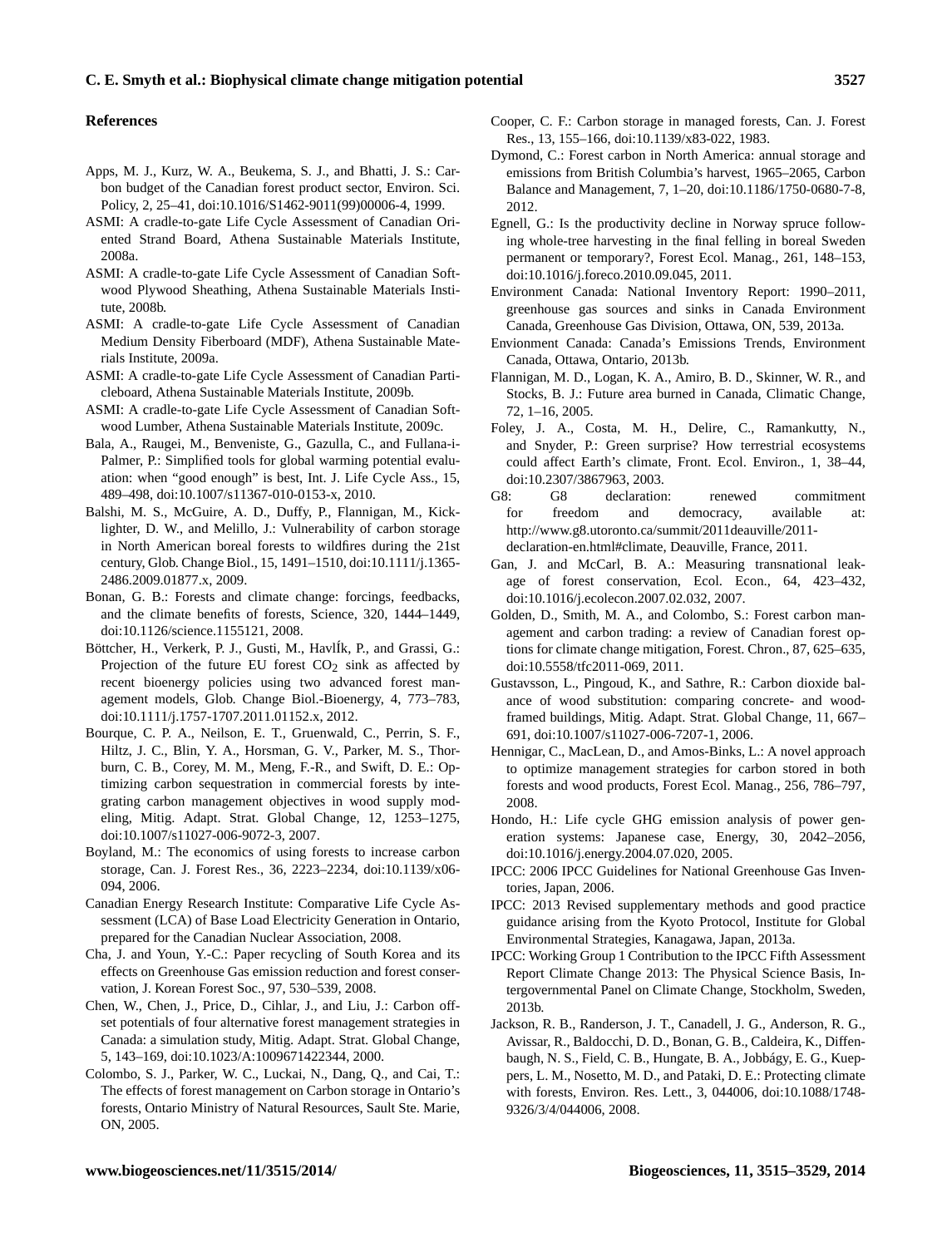- Jassal, R. S., Black, T. A., Chen, B., Roy, R., Nesic, Z., Spittlehouse, D. L., and Trofymow, J. A.:  $N<sub>2</sub>O$  emissions and carbon sequestration in a nitrogen-fertilized Douglas fir stand, J. Geophys. Res., 113, G04013, doi[:10.1029/2008jg000764,](http://dx.doi.org/10.1029/2008jg000764) 2008.
- Johnson, E.: Goodbye to carbon neutral: Getting biomass footprints right, Environ. Impact Assess., 29, 165–168, doi[:10.1016/j.eiar.2008.11.002,](http://dx.doi.org/10.1016/j.eiar.2008.11.002) 2009.
- Jönsson, Å., Björklund, T., and Tillman, A.-M.: LCA of building frame structures, environmental impact over the life cycle of concrete and steel frames, Chalmers University of Technology, 1996.
- Jönsson, Å., Tillman, A. M., and Svensson, T.: Life cycle assessment of flooring materials: case study, Build. Environ., 32, 245– 255, doi[:10.1016/S0360-1323\(96\)00052-2,](http://dx.doi.org/10.1016/S0360-1323(96)00052-2) 1997.
- Kimmins, J. P.: Sustained yield, timber mining, and the concept of ecological rotation; a British Columbian view, Forest. Chron., 27–31, 1974.
- Kindermann, G., Schörghuber, S., Linkosalo, T., Sanchez, A., Rammer, W., Seidl, R., and Lexer, M.: Potential stocks and increments of woody biomass in the European Union under different management and climate scenarios, Carbon Balance Manage., 8, 1– 20, doi[:10.1186/1750-0680-8-2,](http://dx.doi.org/10.1186/1750-0680-8-2) 2013.
- Kurz, W. A. and Apps, M. J.: An analysis of future carbon budgets of Canadian boreal forests, Water Air Soil Poll., 82, 321–331, 1995.
- Kurz, W. A., Dymond, C. C., Stinson, G., Rampley, G. J., Neilson, E. T., Carroll, A. L., Ebata, T., and Safranyik, L.: Mountain pine beetle and forest carbon feedback to climate change, Nature, 452, 987–990, 2008.
- bibitem44 Kurz, W. A., Dymond, C. C., White, T. M., Stinson, G., Shaw, C. H., Rampley, G. J., Smyth, C., Simpson, B. N., Neilson, E. T., Trofymow, J. A., Metsaranta, J., and Apps, M. J.: CBM-CFS3: A model of carbon-dynamics in forestry and landuse change implementing IPCC standards, Ecol. Model., 220, 480–504, 2009.
- Kurz, W. A., Shaw, C. H., Boisvenue, C., Stinson, G., Metsaranta, J., Leckie, D., Dyk, A., Smyth, C., and Neilson, E. T.: Carbon in Canada's boreal forest – a synthesis, Environ. Rev., 21, 260–292, doi[:10.1139/er-2013-0041,](http://dx.doi.org/10.1139/er-2013-0041) 2013.
- Le Quéré, C., Andres, R. J., Boden, T., Conway, T., Houghton, R. A., House, J. I., Marland, G., Peters, G. P., van der Werf, G. R., Ahlström, A., Andrew, R. M., Bopp, L., Canadell, J. G., Ciais, P., Doney, S. C., Enright, C., Friedlingstein, P., Huntingford, C., Jain, A. K., Jourdain, C., Kato, E., Keeling, R. F., Klein Goldewijk, K., Levis, S., Levy, P., Lomas, M., Poulter, B., Raupach, M. R., Schwinger, J., Sitch, S., Stocker, B. D., Viovy, N., Zaehle, S., and Zeng, N.: The global carbon budget 1959–2011, Earth Syst. Sci. Data, 5, 165–185, doi[:10.5194/essd-5-165-2013,](http://dx.doi.org/10.5194/essd-5-165-2013) 2013.
- Lemprière, T. C., Kurz, W. A., Hogg, E. H., Schmoll, C., Rampley, G. J., Yemshanov, D., McKenney, D. W., Gilsenan, R., Beatch, A., Blain, D., Bhatti, J. S., and Krcmar, E.: Canadian boreal forests and climate change mitigation Environ. Rev., 21, 293– 321, doi[:10.1139/er-2013-0039,](http://dx.doi.org/10.1139/er-2013-0039) 2013.
- Lippke, B., Wilson, J., Perez-Garcia, J., Bowyer, J., and Meil, J.: CORRIM: lifecycle environmental performance of renewable building materials, Forest Prod. J., 54, 8–19, 2004.
- Lundmark, T., Bergh, J., Hofer, P., Lundström, A., Nordin, A., Poudel, B., Sathre, R., Taverna, R., and Werner, F.: Potential

Roles of Swedish Forestry in the Context of Climate Change Mitigation, Forests, 5, 557–578, doi[:10.3390/f5040557,](http://dx.doi.org/10.3390/f5040557) 2014.

- Marceau, M. L., Nisbet, M. A., and VanGeem, M. G.: Life Cycle Inventory of Portland Cement Concrete, Portland Cement Association, Skokie, Illinois, 2007.
- Markewitz, D.: Fossil fuel carbon emissions from silviculture: impacts on net carbon sequestration in forests, Forest Ecol. Manag., 236, 153–161, doi[:10.1016/j.foreco.2006.08.343,](http://dx.doi.org/10.1016/j.foreco.2006.08.343) 2006.
- Marland, G.: The climatic impacts of land surface change and carbon management, and the implications for climate-change mitigation policy, Clim. Policy, 3, 149–157, doi[:10.1016/s1469-](http://dx.doi.org/10.1016/s1469-3062(03)00028-7) [3062\(03\)00028-7,](http://dx.doi.org/10.1016/s1469-3062(03)00028-7) 2003.
- Mason, W. L., McKay, H. M., Weatherall, A., Connolly, T., and Harrison, A. J.: The effects of whole-tree harvesting on three sites in upland Britain on the growth of Sitka spruce over ten years, Forestry, 85, 111–123, doi[:10.1093/forestry/cpr064,](http://dx.doi.org/10.1093/forestry/cpr064) 2011.
- McKechnie, J., Colombo, S., Chen, J., Mabee, W., and MacLean, H. L.: Forest bioenergy or forest Carbon? Assessing trade-offs in Greenhouse Gas mitigation with wood-based fuels, Environ. Sci. Technol., 45, 789–795, doi[:10.1021/es1024004,](http://dx.doi.org/10.1021/es1024004) 2011.
- McKenney, D. W., Yemshanov, D., Fox, G., and Ramlal, E.: Cost estimates for Carbon sequestration from fast growing Poplar plantations in Canada, Forest Policy Econ., 6, 345–358, 2004.
- McKenney, D. W., Yemshanov, D., Fox, G., and Ramlal, E.: Using bioeconomic models to assess research priorities: a case study on afforestation as a carbon sequestration tool, Can. J. Forest Res., 36, 886–900, 2006.
- Meng, F., Bourque, C. P. A., Oldford, S. P., Swift, D. E., and Smith, H. C.: Combining carbon sequestration objectives with timber management planning, Mitig. Adapt. Strat. Global Change, 8, 371–403, 2003.
- Metsaranta, J. M., Kurz, W. A., Neilson, E. T., and Stinson, G.: Implications of future disturbance regimes on the carbon balance of Canada's managed forest (2010–2100), Tellus B, 62, 719–728, doi[:10.1111/j.1600-0889.2010.00487.x,](http://dx.doi.org/10.1111/j.1600-0889.2010.00487.x) 2010.
- Metsaranta, J. M., Dymond, C. C., Kurz, W. A., and Spittlehouse, D. L.: Uncertainty of 21st century growing stocks and GHG balance of forests in British Columbia, Canada resulting from potential climate change impacts on ecosystem processes, Forest Ecol. Manag., 262, 827–837, doi[:10.1016/j.foreco.2011.05.016,](http://dx.doi.org/10.1016/j.foreco.2011.05.016) 2011.
- Micales, J. A. and Skog, K. E.: The decomposition of forest products in landfills, Int. Biodeter. Biodegr., 39, 145–158, doi[:10.1016/S0964-8305\(97\)83389-6,](http://dx.doi.org/10.1016/S0964-8305(97)83389-6) 1997.
- Nabuurs, G. J., Masera, O., Andrasko, K., Benitez-Ponce, P., Boer, R., Dutschke, M., Elsiddig, E., Ford-Robertson, J., Frumhoff, P., Karjalainen, T., Krankina, O., Kurz, W., Matsumoto, M., Oyhantcabal, W., Ravindranath, N. H., Sanz Sanchez, M., and Zhang, X.: IPCC Forestry, Cambridge University Press, Cambridge, UK and New York, NY, USA., Chap. 9, 2007.
- Obersteiner, M., Böttcher, H., and Yamagata, Y.: Terrestrial ecosystem management for climate change mitigation, Current Op. Environ. Sust., 2, 271–276, doi[:10.1016/j.cosust.2010.05.006,](http://dx.doi.org/10.1016/j.cosust.2010.05.006) 2010.
- Pacala, S. and Socolow, R.: Stabilization wedges: solving the climate problem for the next 50 years with current technologies, Science, 305, 968–972, doi[:10.1126/science.1100103,](http://dx.doi.org/10.1126/science.1100103) 2004.